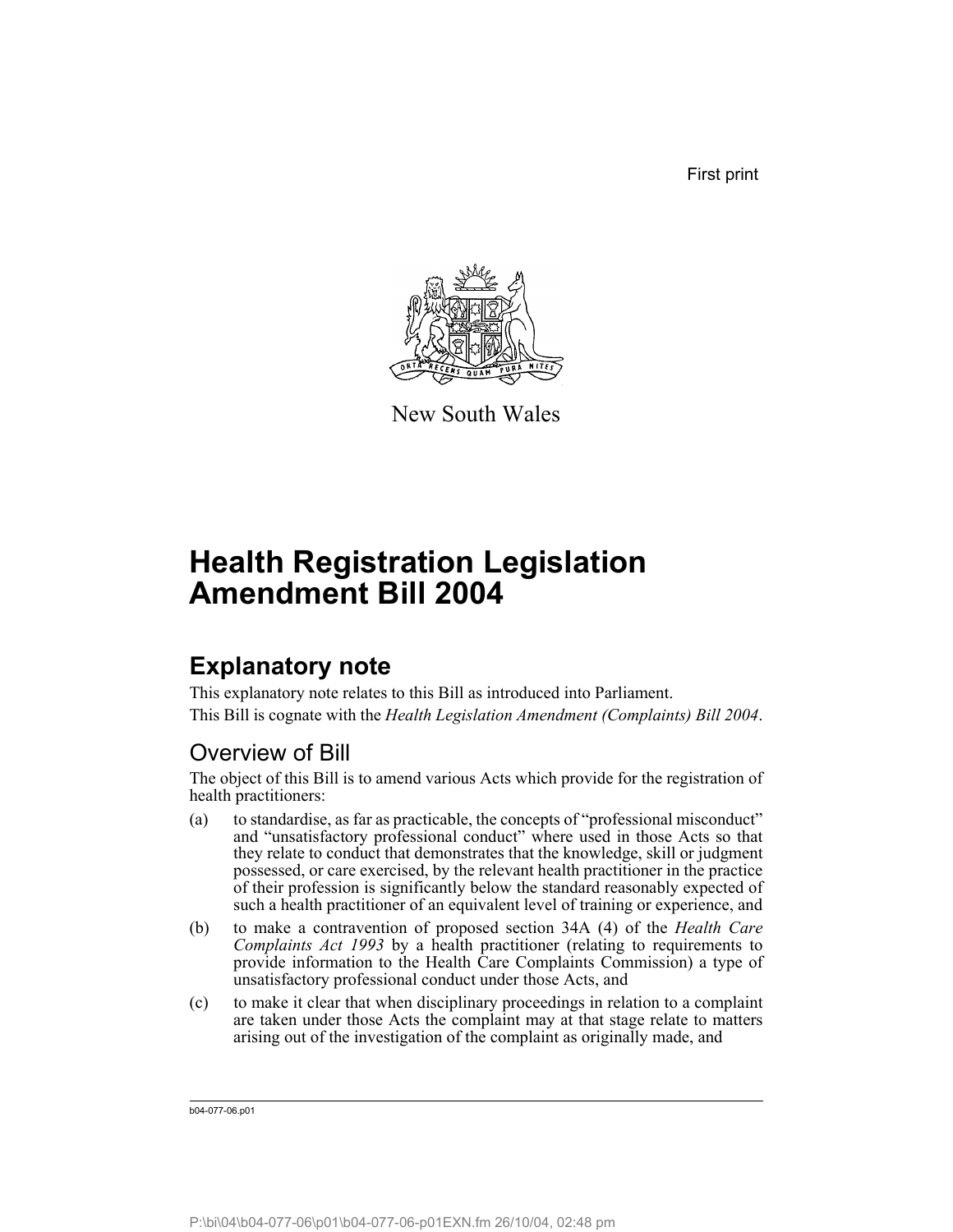Explanatory note

- (d) to remove any requirements that complaints under those Acts need to be verified by statutory declaration, and
- (e) as a consequence of the *Health Legislation Amendment (Complaints) Bill 2004*.

The Bill also amends the *Medical Practice Act 1992* and the *Nurses and Midwives Act 1991* to enable a person to be represented before the relevant Professional Standards Committees by a non-legal adviser and to ensure that members of the New South Wales Medical Board or the Nurses and Midwives Board cannot sit on the relevant Professional Standards Committees.

### Outline of provisions

**Clause 1** sets out the name (also called the short title) of the proposed Act.

**Clause 2** provides for the commencement of the proposed Act on a day or days to be appointed by proclamation.

**Clause 3** is a formal provision that gives effect to the amendments to the Acts set out in Schedule 1.

### **Schedule 1 Amendments to health registration Acts**

### **Amendments to the Chiropractors Act 2001**

**Schedule 1.1 [1]** amends the *Chiropractors Act 2001* to make the amendment referred to above in paragraph (a) of the Overview in relation to the definition of *unsatisfactory professional conduct* in that Act.

**Schedule 1.1 [2]** amends the *Chiropractors Act 2001* to make the amendment referred to above in paragraph (b) of the Overview.

**Schedule 1.1 [3]** amends that Act to make the amendment referred to above in paragraph (c) of the Overview.

**Schedule 1.1 [4]** amends that Act to make the amendment referred to above in paragraph (d) of the Overview.

**Schedule 1.1 [5] and [6]** amend that Act as a consequence of the *Health Legislation Amendment (Complaints) Bill 2004*.

#### **Amendments to the Dental Practice Act 2001**

**Schedule 1.2 [1] and [3]** amend the *Dental Practice Act 2001* to make the amendment referred to above in paragraph (a) of the Overview in relation to the definitions of *unsatisfactory professional conduct* in that Act.

**Schedule 1.2 [2] and [4]** amend the *Dental Practice Act 2001* to make the amendment referred to above in paragraph (b) of the Overview.

**Schedule 1.2 [5]** amends that Act to make the amendment referred to above in paragraph (c) of the Overview.

Explanatory note page 2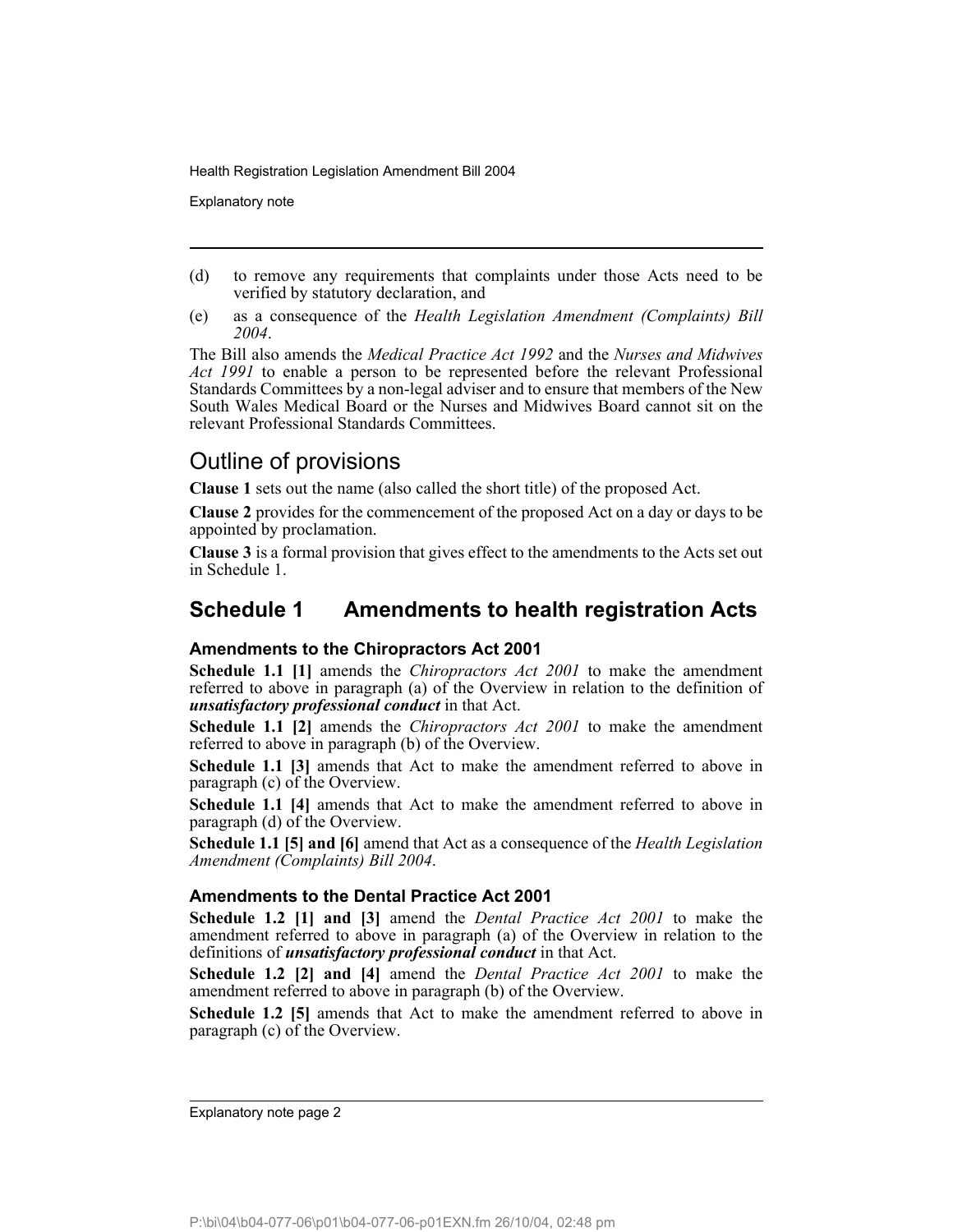Explanatory note

**Schedule 1.2 [6]** amends that Act to make the amendment referred to above in paragraph (d) of the Overview.

**Schedule 1.2 [7] and [8]** amend that Act as a consequence of the *Health Legislation Amendment (Complaints) Bill 2004*.

#### **Amendments to the Medical Practice Act 1992**

**Schedule 1.3 [1]** amends the *Medical Practice Act 1992* to make the amendment referred to above in paragraph (a) of the Overview in relation to the definition of *unsatisfactory professional conduct* in that Act. **Schedule 1.3 [11]** makes consequential amendments.

**Schedule 1.3 [2]** amends the *Medical Practice Act 1992* to make the amendment referred to above in paragraph (b) of the Overview.

**Schedule 1.3 [3]** amends that Act to make the amendment referred to above in paragraph (c) of the Overview.

**Schedule 1.3 [4]–[7]** amend that Act as a consequence of the *Health Legislation Amendment (Complaints) Bill 2004*.

**Schedule 1.3 [8]** amends that Act to make the amendment referred to above in paragraph (d) of the Overview.

**Schedule 1.3 [10]** amends that Act to clarify that when the Coroner refers a transcript of evidence in proceedings because it indicates that a complaint could be made under that Act the Coroner is not to be treated as a complainant.

**Schedule 1.3 [12]** provides that members of the New South Wales Medical Board cannot sit on the Medical Tribunal.

**Schedule 1.3 [13]** provides that members of the New South Wales Medical Board cannot sit on a Professional Standards Committee.

**Schedule 1.3 [14] and [15]** enable a practitioner to be represented before a Professional Standards Committee by a non-legal adviser in certain circumstances.

**Schedule 1.3 [16]** gives protection to medical reports of the treating practitioner that are requested by a person being investigated by an Impaired Registrants Panel.

**Schedule 1.3 [17]** clarifies the provisions relating to the notification to the employer and others by the New South Wales Medical Board of an order made against or conditions imposed on a practitioner and enables the Board to dispense with the giving of such notifications in exceptional circumstances.

**Schedule 1.3 [9] and [18]** make minor law revision amendments.

#### **Amendment to the Nurses Amendment Act 2003**

**Schedule 1.4** makes an amendment to the *Nurses Amendment Act 2003* consequent on the amendments to the *Nurses and Midwives Act 1991* made by Schedule 1.5.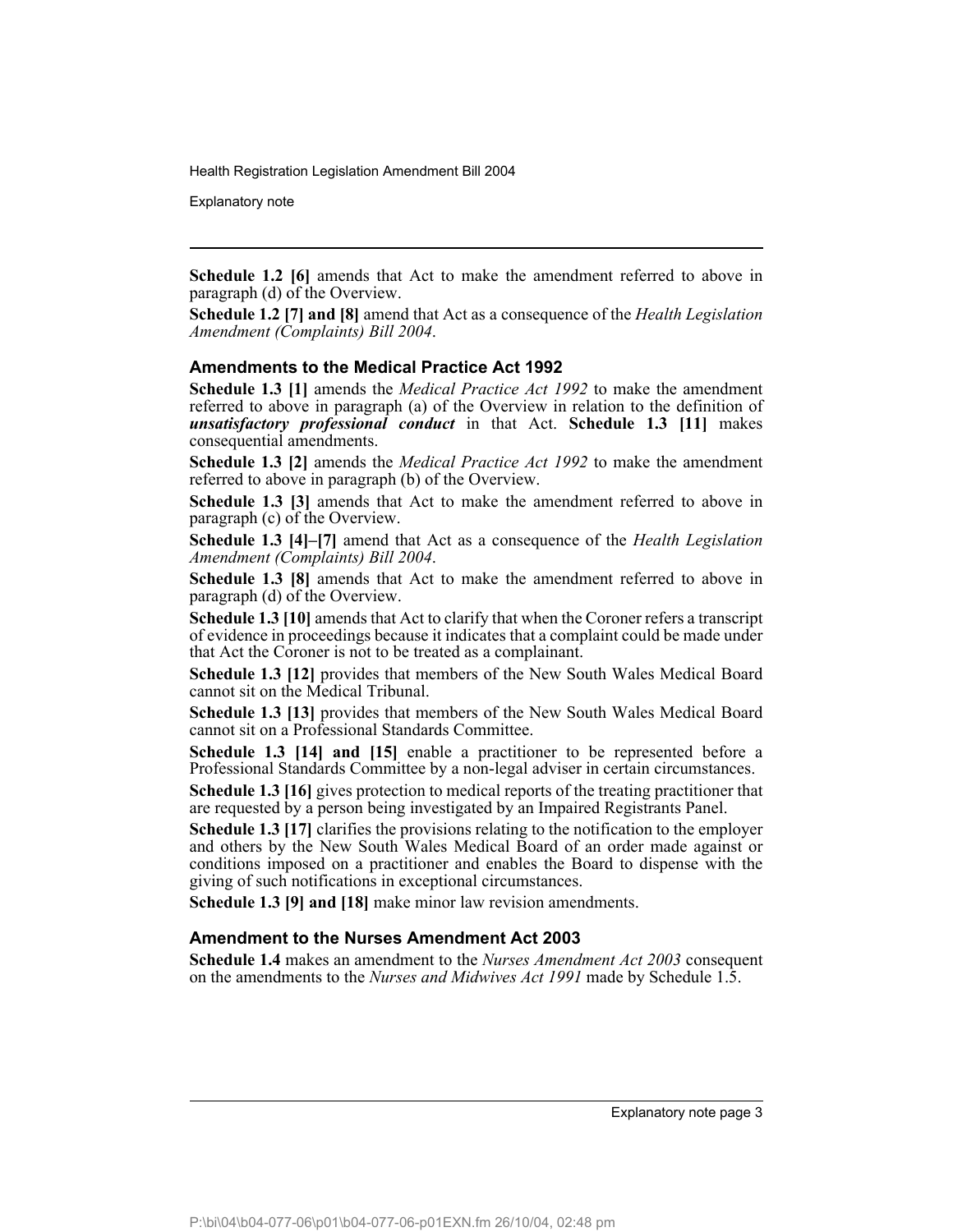Explanatory note

#### **Amendments to the Nurses and Midwives Act 1991**

**Schedule 1.5 [1]** makes a minor amendment by way of law revision.

**Schedule 1.5 [2]** amends the *Nurses and Midwives Act 1991* to make the amendment referred to above in paragraph (a) of the Overview in relation to the definition of *unsatisfactory professional conduct* in that Act.

**Schedule 1.5 [3]** amends the *Nurses and Midwives Act 1991* to make the amendment referred to above in paragraph (b) of the Overview.

**Schedule 1.5 [4]** amends that Act to make the amendment referred to above in paragraph (c) of the Overview.

**Schedule 1.5 [5]** amends that Act to make the amendment referred to above in paragraph (d) of the Overview.

**Schedule 1.5 [6]** provides that members of the Nurses and Midwives Board cannot sit on a Professional Standards Committee.

**Schedule 1.5 [7] and [8]** enable a nurse or midwife to be represented before a Professional Standards Committee by a non-legal adviser in certain circumstances.

#### **Amendments to the Optometrists Act 2002**

**Schedule 1.6 [1]** amends the *Optometrists Act 2002* to make the amendment referred to above in paragraph (a) of the Overview in relation to the definition of *unsatisfactory professional conduct* in that Act.

**Schedule 1.6 [2]** amends that Act to make the amendment referred to above in paragraph (b) of the Overview.

**Schedule 1.6 [3]** amends that Act to make the amendment referred to above in paragraph (c) of the Overview.

**Schedule 1.6 [4]** amends that Act to make the amendment referred to above in paragraph (d) of the Overview.

**Schedule 1.6 [5] and [6]** amend that Act as a consequence of the *Health Legislation Amendment (Complaints) Bill 2004*.

#### **Amendments to the Osteopaths Act 2001**

**Schedule 1.7 [1]** amends the *Osteopaths Act 2001* to make the amendment referred to above in paragraph (a) of the Overview in relation to the definition of *unsatisfactory professional conduct* in that Act.

**Schedule 1.7 [2]** amends that Act to make the amendment referred to above in paragraph (b) of the Overview.

**Schedule 1.7 [3]** amends that Act to make the amendment referred to above in paragraph (c) of the Overview.

Schedule 1.7 [4] amends that Act to make the amendment referred to above in paragraph (d) of the Overview.

**Schedule 1.7 [5] and [6]** amend that Act as a consequence of the *Health Legislation Amendment (Complaints) Bill 2004*.

Explanatory note page 4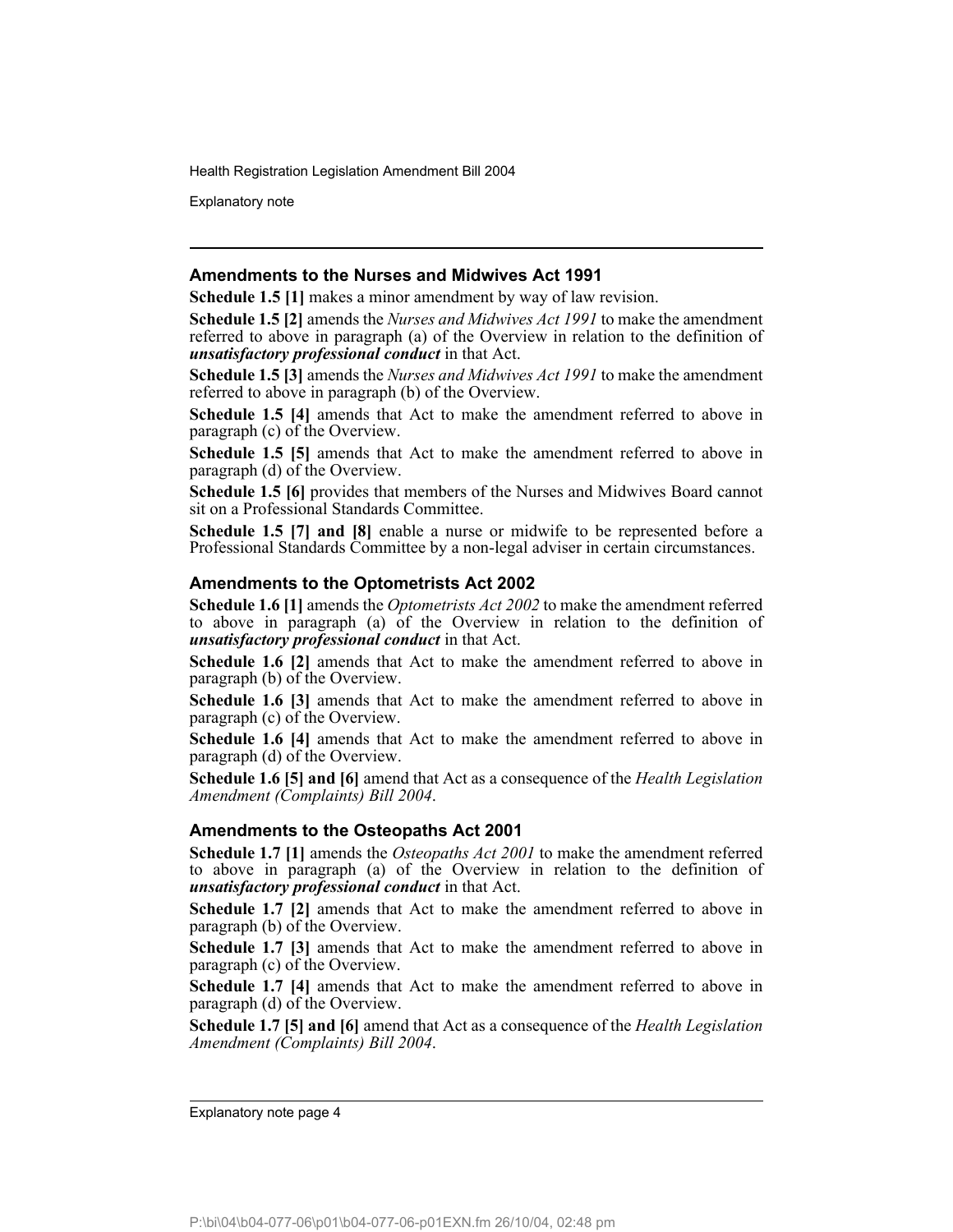Explanatory note

#### **Amendments to the Physiotherapists Act 2001**

**Schedule 1.8 [1]** amends the *Physiotherapists Act 2001* to make the amendment referred to above in paragraph (a) of the Overview in relation to the definition of *unsatisfactory professional conduct* in that Act.

**Schedule 1.8 [2]** amends that Act to make the amendment referred to above in paragraph (b) of the Overview.

**Schedule 1.8 [3]** amends that Act to make the amendment referred to above in paragraph (c) of the Overview.

**Schedule 1.8 [4]** amends that Act to make the amendment referred to above in paragraph (d) of the Overview.

**Schedule 1.8 [5] and [6]** amend that Act as a consequence of the *Health Legislation Amendment (Complaints) Bill 2004*.

#### **Amendments to the Podiatrists Act 1989**

**Schedule 1.9 [1]** amends the *Podiatrists Act 1989* to make the amendment referred to above in paragraph (b) of the Overview in relation to the definition of *professional misconduct* in that Act.

**Schedule 1.9 [2]** amends that Act to make the amendment referred to above in paragraph (d) of the Overview.

**Schedule 1.9 [3]** amends that Act to make the amendment referred to above in paragraph (c) of the Overview.

#### **Amendments to the Podiatrists Act 2003**

**Schedule 1.10 [1]** amends the *Podiatrists Act 2003* to make the amendment referred to above in paragraph (a) of the Overview in relation to the definition of *unsatisfactory professional conduct* in that Act.

**Schedule 1.10 [2]** amends that Act to make the amendment referred to above in paragraph (b) of the Overview.

**Schedule 1.10 [3]** amends that Act to make the amendment referred to above in paragraph (c) of the Overview.

**Schedule 1.10 [4]** amends that Act to make the amendment referred to above in paragraph (d) of the Overview.

**Schedule 1.10 [5] and [6]** amend that Act as a consequence of the *Health Legislation Amendment (Complaints) Bill 2004*.

#### **Amendments to the Psychologists Act 2001**

**Schedule 1.11 [1]** amends the *Psychologists Act 2001* to make the amendment referred to above in paragraph (a) of the Overview in relation to the definition of *unsatisfactory professional conduct* in that Act.

**Schedule 1.11 [2]** amends that Act to make the amendment referred to above in paragraph (b) of the Overview.

Explanatory note page 5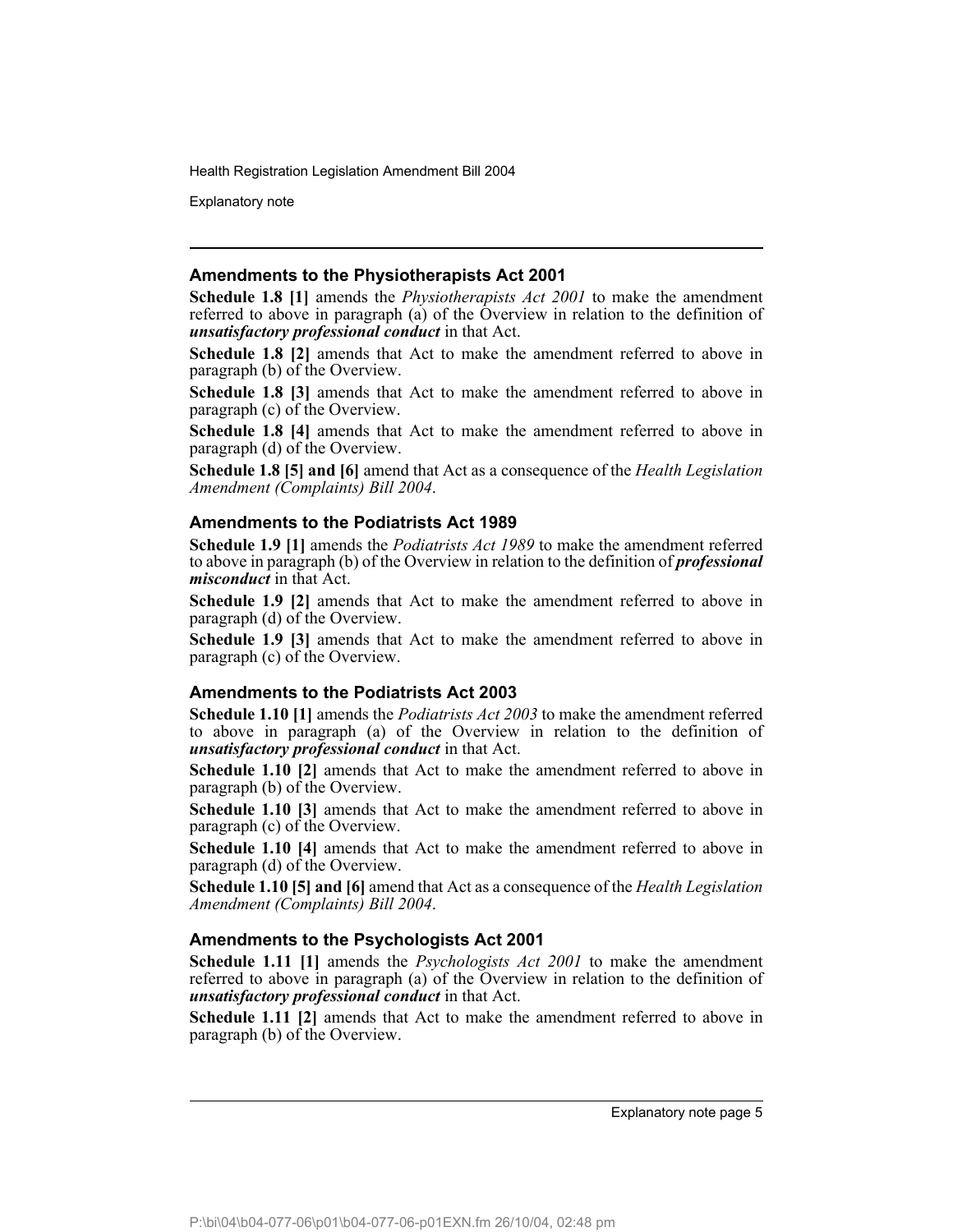Explanatory note

**Schedule 1.11 [3]** amends that Act to make the amendment referred to above in paragraph (c) of the Overview.

**Schedule 1.11 [4]** amends that Act to make the amendment referred to above in paragraph (d) of the Overview.

**Schedule 1.11 [5] and [6]** amend that Act as a consequence of the *Health Legislation Amendment (Complaints) Bill 2004*.

Explanatory note page 6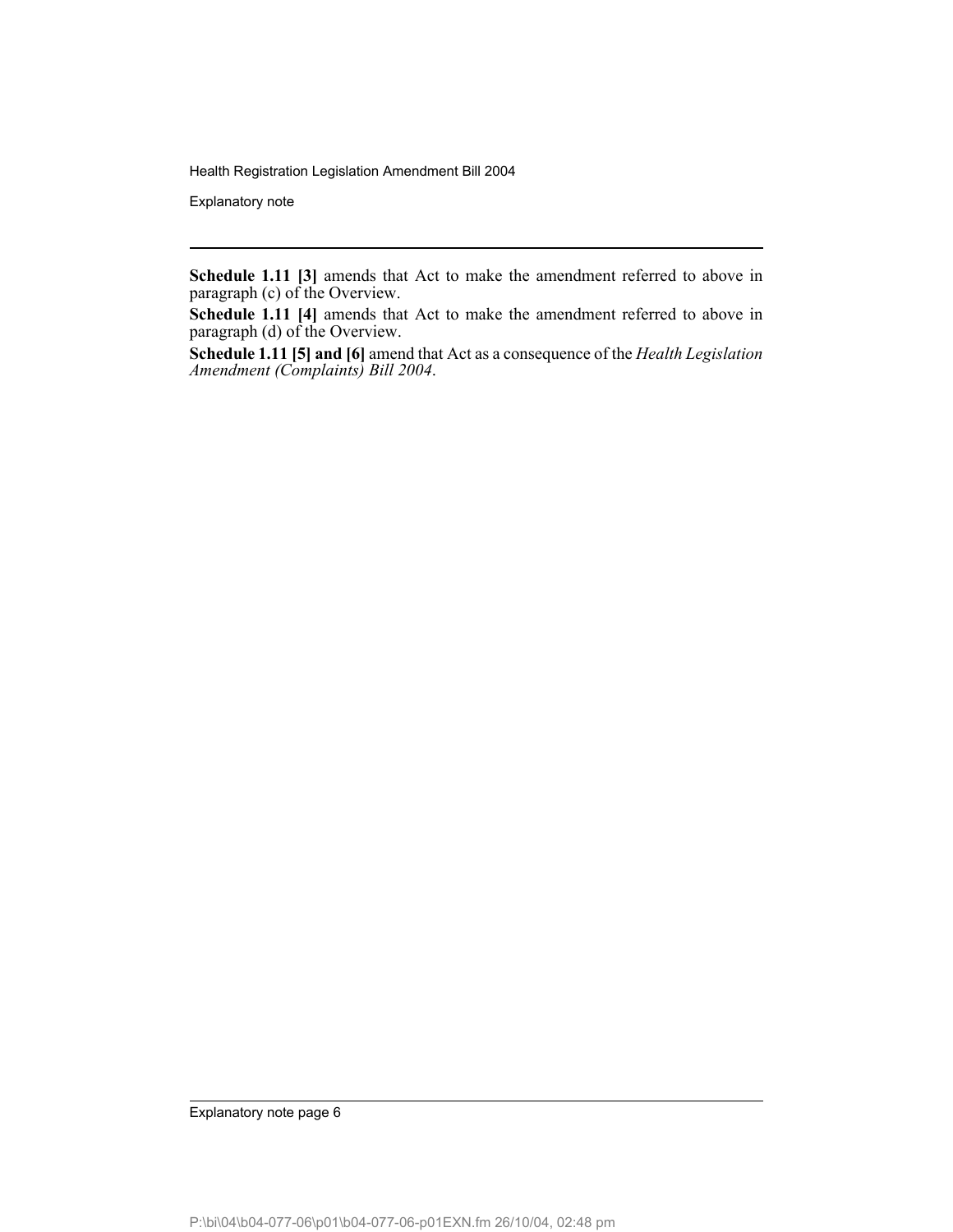First print



New South Wales

# **Health Registration Legislation Amendment Bill 2004**

## **Contents**

|                                                   | Page |
|---------------------------------------------------|------|
| Name of Act                                       |      |
| 2 Commencement                                    |      |
| Amendments to health registration Acts            |      |
| Schedule 1 Amendments to health registration Acts |      |
|                                                   |      |

b04-077-06.p01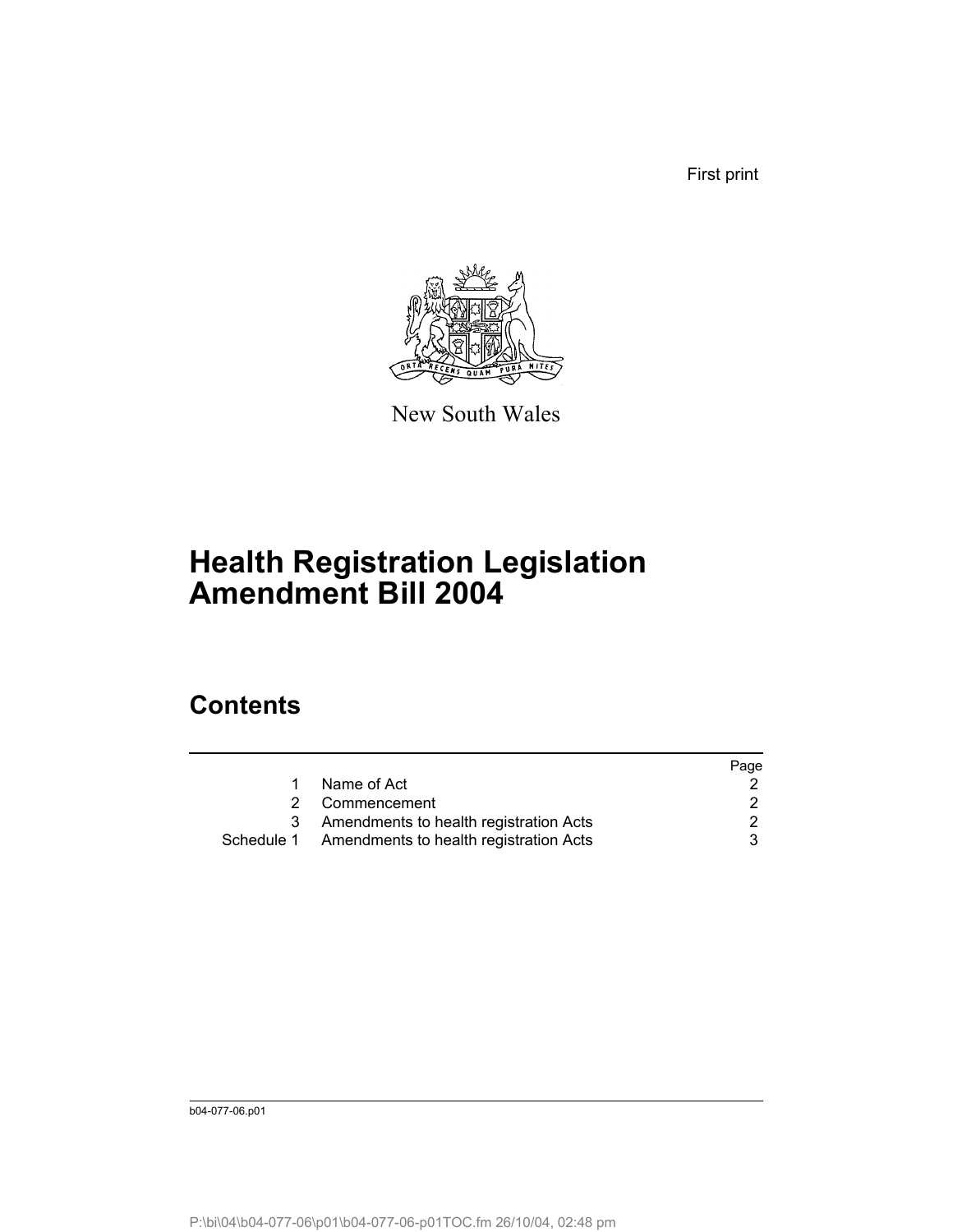**Contents** 

Page

Contents page 2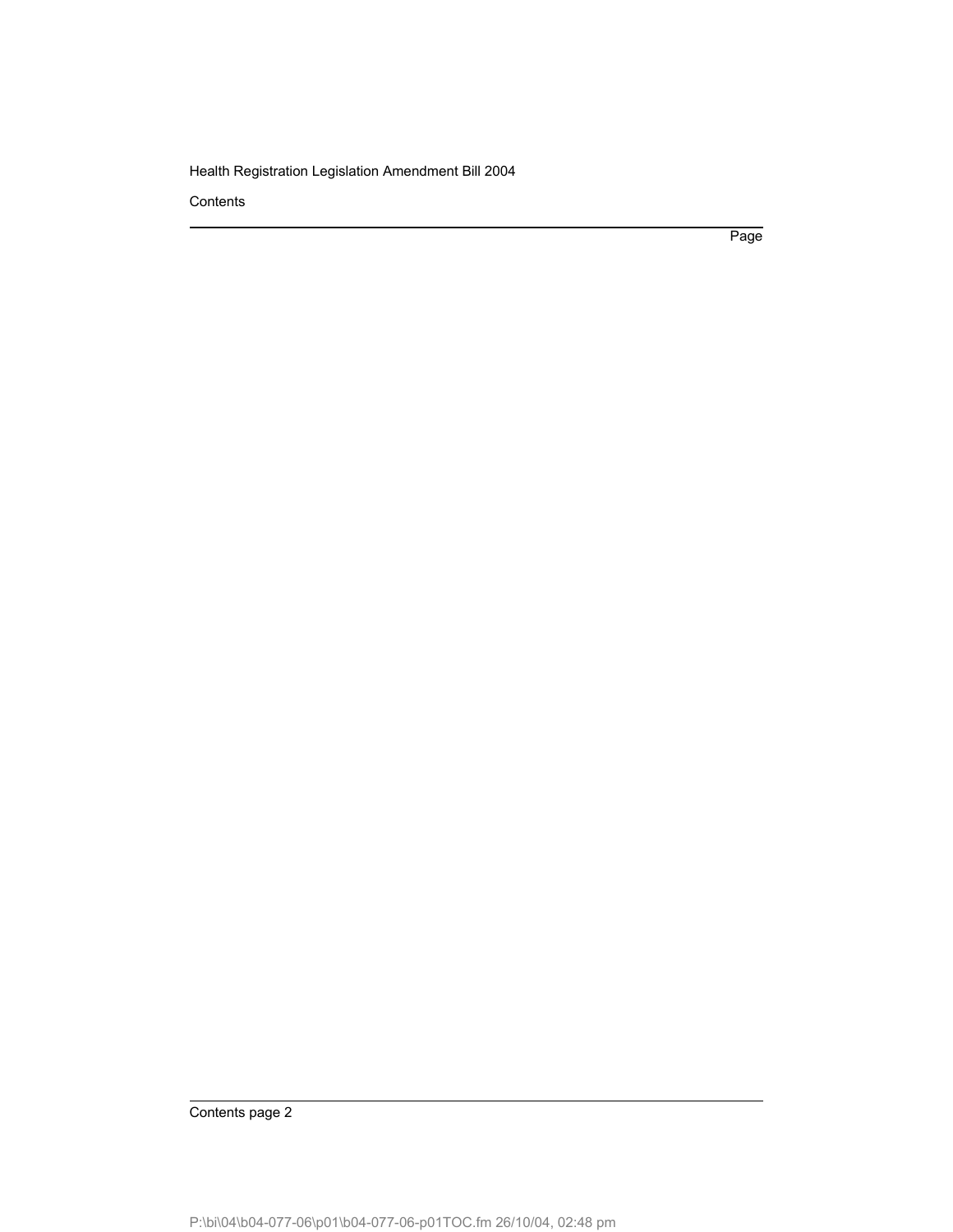

New South Wales

No , 2004

### **A Bill for**

An Act to amend various Acts relating to the regulation of health professionals in relation to complaints; and for other purposes.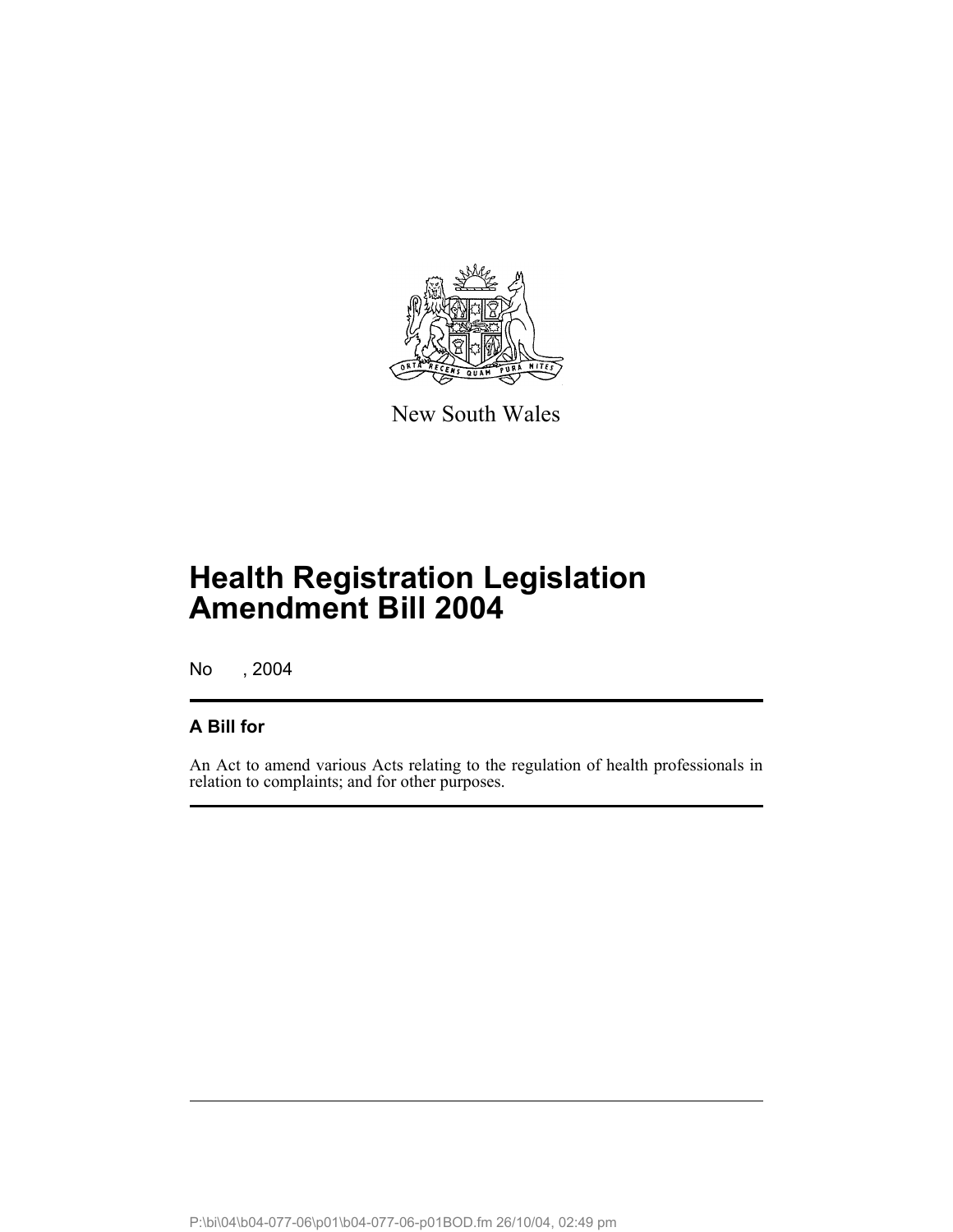<span id="page-9-1"></span><span id="page-9-0"></span>

| The Legislature of New South Wales enacts: |                                                                             | 1              |
|--------------------------------------------|-----------------------------------------------------------------------------|----------------|
| 1                                          | Name of Act                                                                 | 2              |
|                                            | This Act is the <i>Health Registration Legislation Amendment Act 2004</i> . | 3              |
| $\mathbf 2$                                | Commencement                                                                | 4              |
|                                            | This Act commences on a day or days to be appointed by proclamation.        | 5              |
| 3                                          | <b>Amendments to health registration Acts</b>                               | 6              |
|                                            | Each Act specified in Schedule 1 is amended as set out in that Schedule.    | $\overline{7}$ |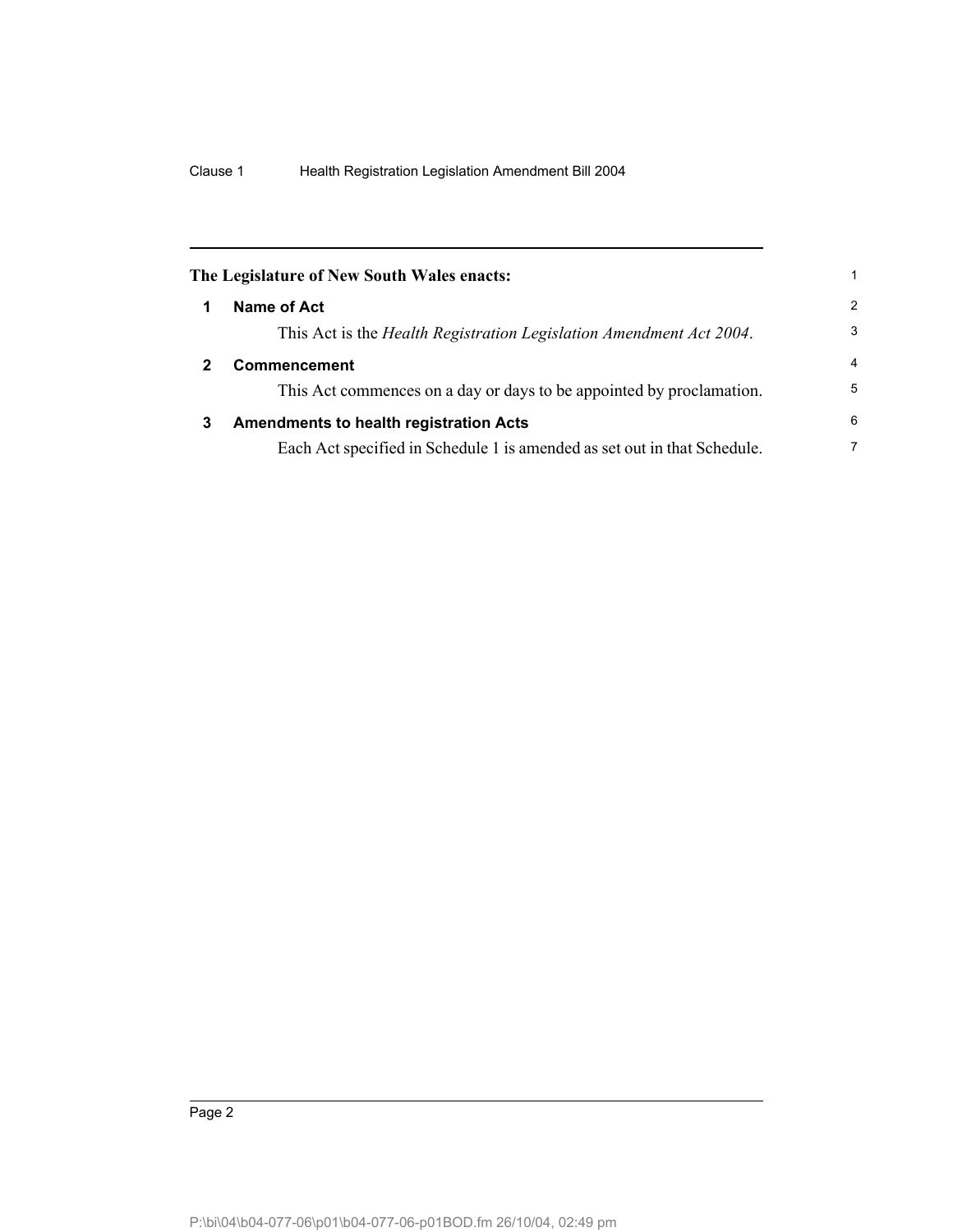<span id="page-10-0"></span>

|     | <b>Schedule 1</b>                   | <b>Amendments to health registration Acts</b>                                                                                                                                                                                                                                                      | 1                          |
|-----|-------------------------------------|----------------------------------------------------------------------------------------------------------------------------------------------------------------------------------------------------------------------------------------------------------------------------------------------------|----------------------------|
|     |                                     | (Section 3)                                                                                                                                                                                                                                                                                        | $\overline{c}$             |
| 1.1 |                                     | <b>Chiropractors Act 2001 No 15</b>                                                                                                                                                                                                                                                                | 3                          |
| [1] |                                     | Section 25 Meaning of "unsatisfactory professional conduct"                                                                                                                                                                                                                                        | 4                          |
|     |                                     | Omit section 25 (a). Insert instead:                                                                                                                                                                                                                                                               | 5                          |
|     | (a)                                 | any conduct that demonstrates that the knowledge, skill or<br>judgment possessed, or care exercised, by the chiropractor<br>in the practice of chiropractic is significantly below the<br>standard reasonably expected of a chiropractor of an<br>equivalent level of training or experience,      | 6<br>7<br>8<br>9<br>10     |
| [2] | Section 25 (d1)                     |                                                                                                                                                                                                                                                                                                    | 11                         |
|     | Insert after section $25$ (d):      |                                                                                                                                                                                                                                                                                                    | 12                         |
|     | (d1)                                | a contravention by the chiropractor of section 34A (4)<br>(Power of Commission to obtain information, records and<br>evidence) of the Health Care Complaints Act 1993,                                                                                                                             | 13<br>14<br>15             |
| [3] | <b>Section 25A</b>                  |                                                                                                                                                                                                                                                                                                    | 16                         |
|     | Insert after section 25:            |                                                                                                                                                                                                                                                                                                    | 17                         |
|     | 25A                                 | References to "complaint"                                                                                                                                                                                                                                                                          | 18                         |
|     |                                     | In section 36 and Divisions 3, 4 and 5 of this Part and Divisions<br>1 and 2 of Part 6 (Appeals and review of disciplinary action), a<br>reference to a complaint includes a reference to a matter arising<br>out of the investigation of a complaint in accordance with this or<br>any other Act. | 19<br>20<br>21<br>22<br>23 |
| [4] | <b>Section 30 Form of complaint</b> |                                                                                                                                                                                                                                                                                                    | 24                         |
|     | Omit section $30(2)$ .              |                                                                                                                                                                                                                                                                                                    | 25                         |
| [5] |                                     | Section 32 Board to notify person against whom complaint is made                                                                                                                                                                                                                                   | 26                         |
|     | Omit the section.                   |                                                                                                                                                                                                                                                                                                    | 27                         |
| [6] |                                     | Section 35 How complaints are dealt with                                                                                                                                                                                                                                                           | 28                         |
|     | (b).                                | Omit "for conciliation in accordance with section 13 $(2)$ " from section 35 $(1)$                                                                                                                                                                                                                 | 29<br>30                   |
|     | Division 9 of Part 2".              | Insert instead "to the Commission for conciliation or to be dealt with under                                                                                                                                                                                                                       | 31<br>32                   |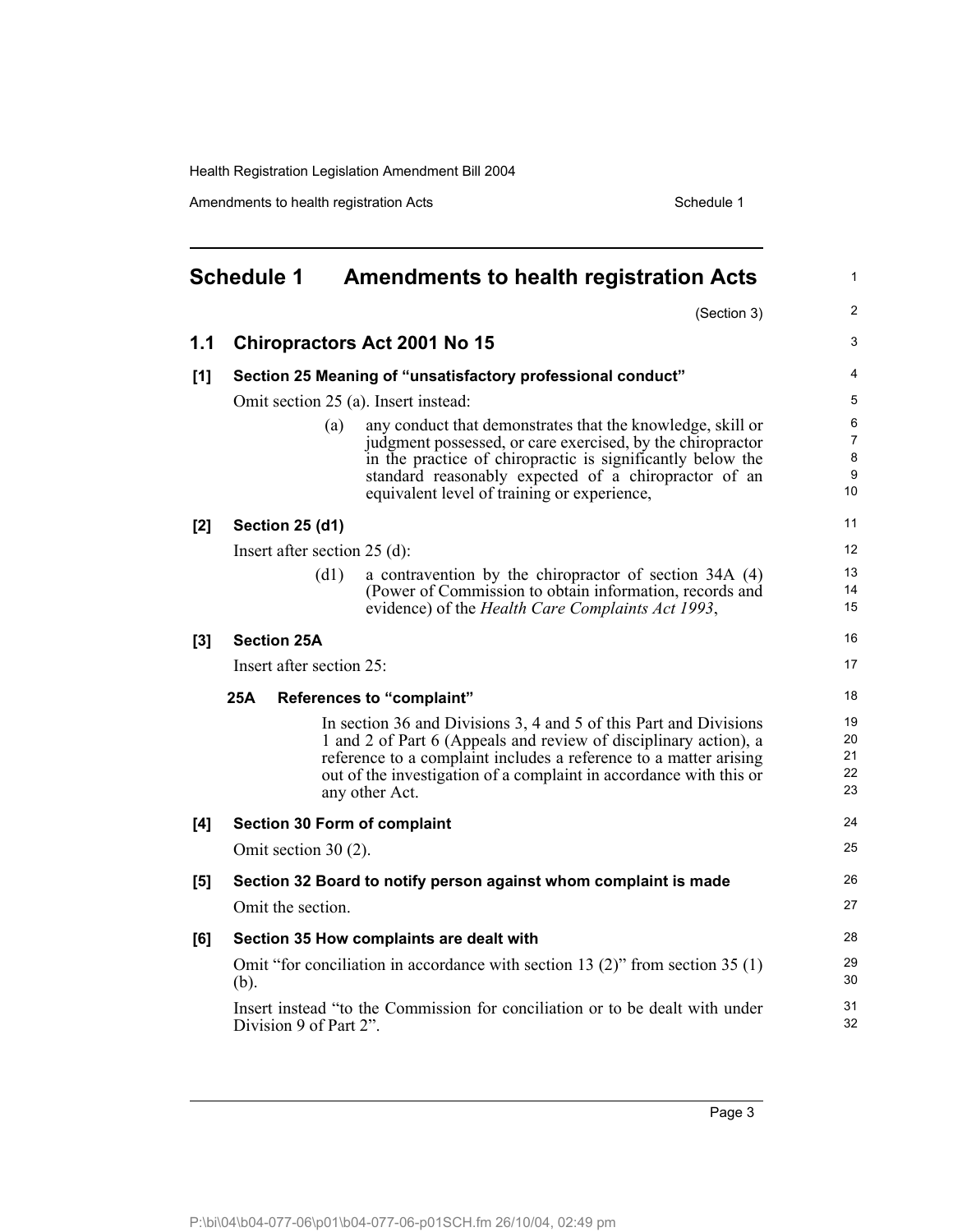| 1.2   |                                      | Dental Practice Act 2001 No 64                                                                                                                                                                                                                                                                                              | 1                                  |
|-------|--------------------------------------|-----------------------------------------------------------------------------------------------------------------------------------------------------------------------------------------------------------------------------------------------------------------------------------------------------------------------------|------------------------------------|
| [1]   |                                      | Section 41 Meaning of "unsatisfactory professional conduct"-dentists                                                                                                                                                                                                                                                        | 2                                  |
|       |                                      | Omit section 41 (1) (a). Insert instead:                                                                                                                                                                                                                                                                                    | 3                                  |
|       | (a)                                  | any conduct that demonstrates that the knowledge, skill or<br>judgment possessed, or care exercised, by the dentist in the<br>practice of dentistry is significantly below the standard<br>reasonably expected of a dentist of an equivalent level of<br>training or experience,                                            | 4<br>5<br>6<br>$\overline{7}$<br>8 |
| [2]   | Section 41 (1) (f)                   |                                                                                                                                                                                                                                                                                                                             | 9                                  |
|       | Insert after section 41 $(1)$ (e):   |                                                                                                                                                                                                                                                                                                                             | 10                                 |
|       | (f)                                  | a contravention by the dentist of section 34A (4) (Power of<br>Commission to obtain information, records and evidence)<br>of the Health Care Complaints Act 1993,                                                                                                                                                           | 11<br>12<br>13                     |
| $[3]$ | auxiliaries                          | Section 42 Meaning of "unsatisfactory professional conduct"-dental                                                                                                                                                                                                                                                          | 14<br>15                           |
|       | Omit section 42 (a). Insert instead: |                                                                                                                                                                                                                                                                                                                             | 16                                 |
|       | (a)                                  | any conduct that demonstrates that the knowledge, skill or<br>judgment possessed, or care exercised, by the dental<br>auxiliary in the carrying out of dental auxiliary activities is<br>significantly below the standard reasonably expected of a<br>dental auxiliary of an equivalent level of training or<br>experience, | 17<br>18<br>19<br>20<br>21<br>22   |
| [4]   | Section 42 (d1)                      |                                                                                                                                                                                                                                                                                                                             | 23                                 |
|       | Insert after section $42$ (d):       |                                                                                                                                                                                                                                                                                                                             | 24                                 |
|       | (d1)                                 | a contravention by the dental auxiliary of section 34A (4)<br>(Power of Commission to obtain information, records and<br>evidence) of the Health Care Complaints Act 1993,                                                                                                                                                  | 25<br>26<br>27                     |
| [5]   | <b>Section 43</b>                    |                                                                                                                                                                                                                                                                                                                             | 28                                 |
|       | Insert after section 42:             |                                                                                                                                                                                                                                                                                                                             | 29                                 |
|       | 43                                   | References to "complaint"                                                                                                                                                                                                                                                                                                   | 30                                 |
|       |                                      | In section 54, Divisions 3, 4 and 5 of this Part and Divisions 1 and<br>2 of Part 7 (Appeals and review of disciplinary action), a<br>reference to a complaint includes a reference to a matter arising<br>out of the investigation of a complaint in accordance with this or<br>any other Act.                             | 31<br>32<br>33<br>34<br>35         |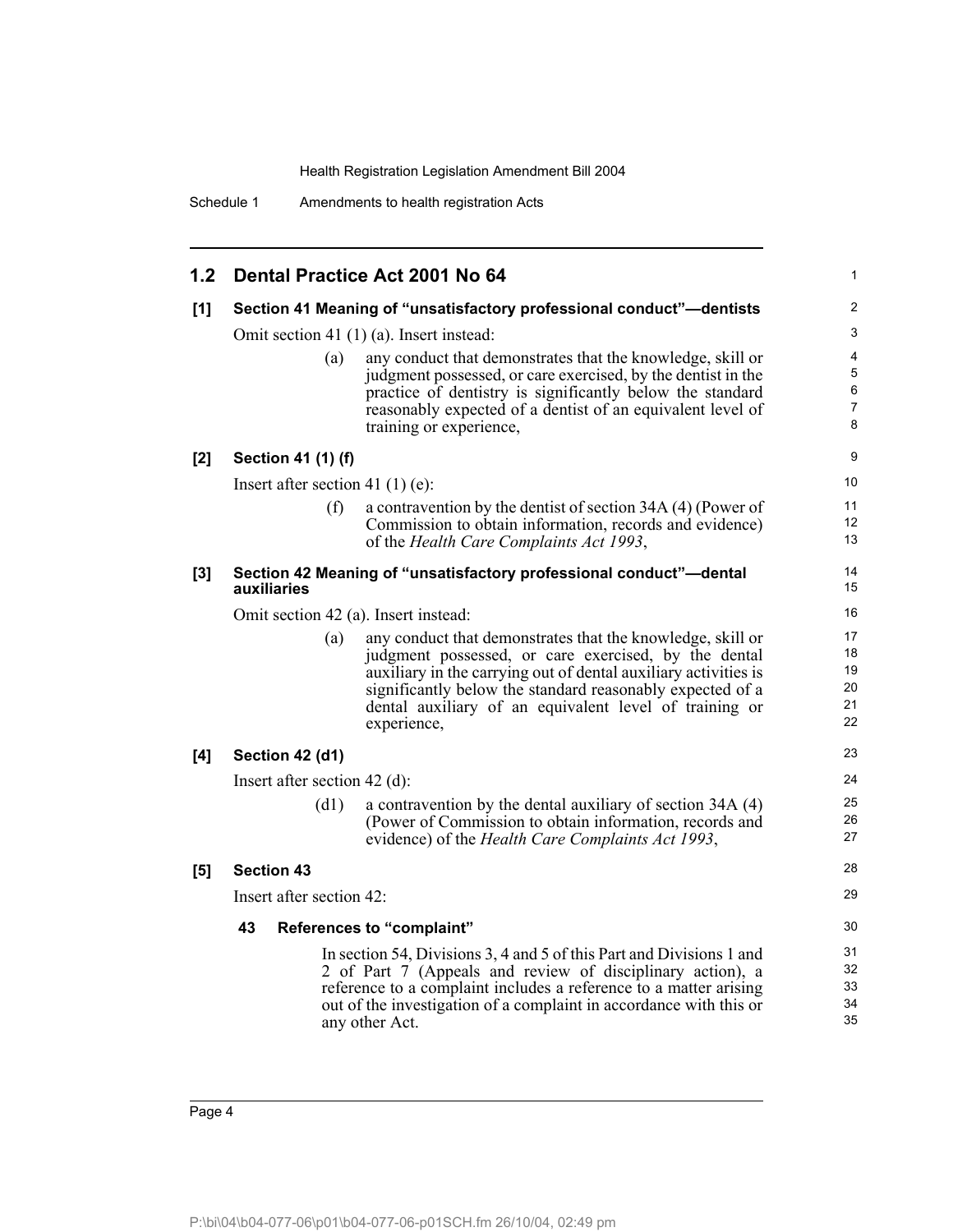| [6]   |         |                                   | Section 48 Form of complaint                                                                                         | $\mathbf{1}$        |
|-------|---------|-----------------------------------|----------------------------------------------------------------------------------------------------------------------|---------------------|
|       |         | Omit section 48 (2).              |                                                                                                                      | 2                   |
| $[7]$ |         |                                   | Section 50 Board to notify person against whom complaint is made                                                     | 3                   |
|       |         | Omit the section.                 |                                                                                                                      | $\overline{4}$      |
| [8]   |         |                                   | Section 53 How complaints are dealt with                                                                             | 5                   |
|       | $(b)$ . |                                   | Omit "for conciliation in accordance with section 13 $(2)$ " from section 53 $(1)$                                   | 6<br>$\overline{7}$ |
|       |         | Division 9 of Part 2".            | Insert instead "to the Commission for conciliation or to be dealt with under                                         | 8<br>9              |
| 1.3   |         |                                   | <b>Medical Practice Act 1992 No 94</b>                                                                               | 10                  |
| [1]   |         |                                   | Section 36 Meaning of "unsatisfactory professional conduct"                                                          | 11                  |
|       |         |                                   | Omit section $36(1)(a)$ . Insert instead:                                                                            | 12                  |
|       |         | (a)                               | Conduct significantly below reasonable standard                                                                      | 13                  |
|       |         |                                   | Any conduct that demonstrates that the knowledge, skill or                                                           | 14                  |
|       |         |                                   | judgment possessed, or care exercised, by the practitioner<br>in the practice of medicine is significantly below the | 15<br>16            |
|       |         |                                   | standard reasonably expected of a practitioner of an                                                                 | 17                  |
|       |         |                                   | equivalent level of training or experience.                                                                          | 18                  |
| [2]   |         | Section 36 (1) (d1)               |                                                                                                                      | 19                  |
|       |         | Insert after section $36(1)(d)$ : |                                                                                                                      | 20                  |
|       |         | (d1)                              | <b>Contravention of requirement under Health Care</b><br><b>Complaints Act 1993</b>                                  | 21<br>22            |
|       |         |                                   | A contravention by the practitioner of section 34A (4)                                                               | 23<br>24            |
|       |         |                                   | (Power of Commission to obtain information, records and<br>evidence) of the <i>Health Care Complaints Act 1993</i> . | 25                  |
| $[3]$ |         | <b>Section 38A</b>                |                                                                                                                      | 26                  |
|       |         | Insert after section 38:          |                                                                                                                      | 27                  |
|       | 38A     |                                   | References to "complaint"                                                                                            | 28                  |
|       |         |                                   | In Divisions 3 and 4 of this Part and in Divisions 1 and 2 of Part                                                   | 29                  |
|       |         |                                   | 6 (Appeals and review), a reference to a complaint includes a                                                        | 30                  |
|       |         |                                   | reference to a matter arising out of the investigation of a<br>complaint in accordance with this or any other Act.   | 31<br>32            |
|       |         |                                   |                                                                                                                      |                     |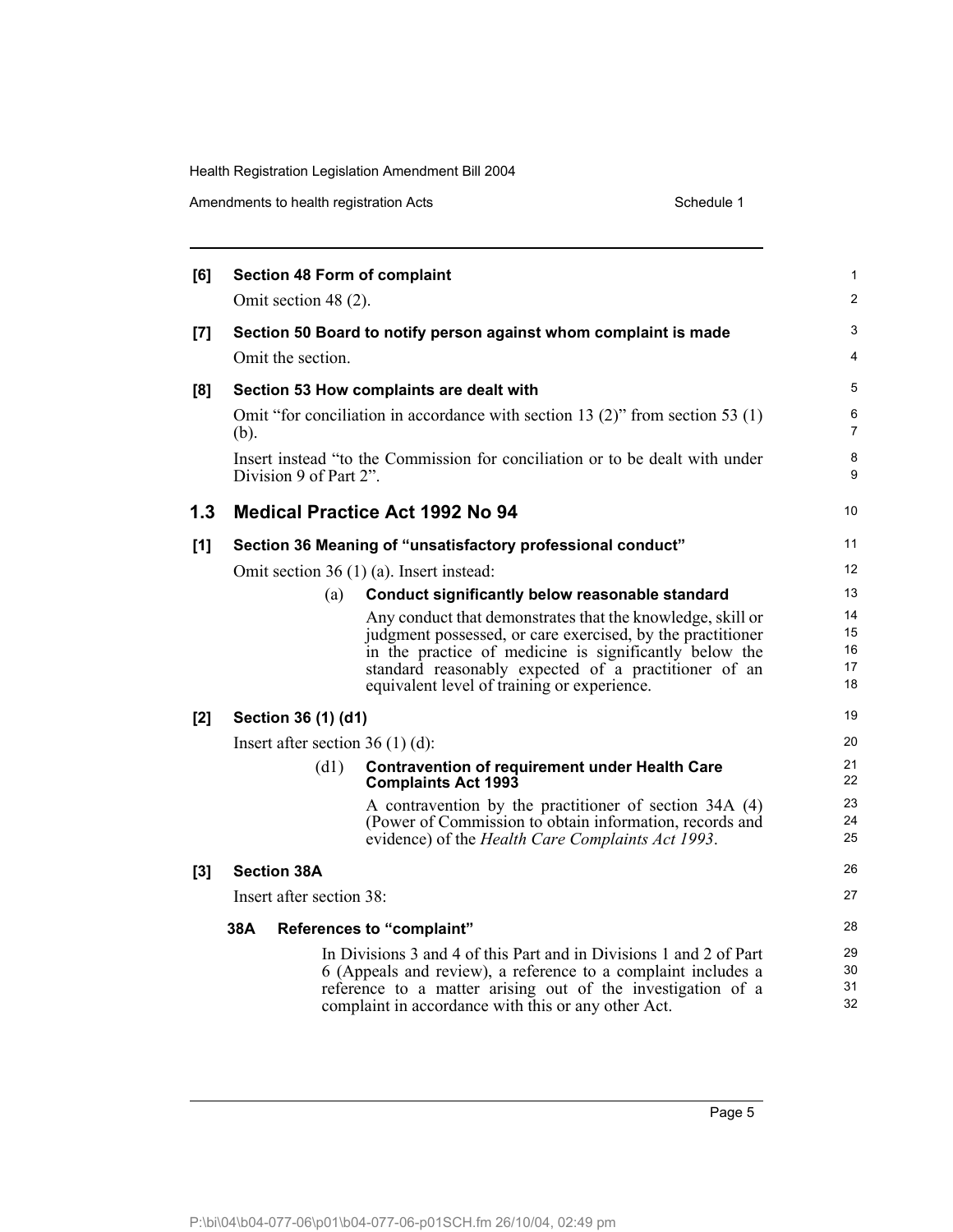| [4]    | Section 47 Board to notify person against whom complaint is made of<br>complaint                                                                                                                    | 1<br>$\overline{c}$ |
|--------|-----------------------------------------------------------------------------------------------------------------------------------------------------------------------------------------------------|---------------------|
|        | Omit the section.                                                                                                                                                                                   | 3                   |
| [5]    | Section 50 Courses of action available to Board on a complaint                                                                                                                                      | 4                   |
|        | Omit section 50 (1) (d). Insert instead:                                                                                                                                                            | 5                   |
|        | (d)<br>the Board may refer the complaint to the Commission for<br>conciliation or to be dealt with under Division 9 of Part 2<br>of the Health Care Complaints Act 1993,                            | 6<br>7<br>8         |
| [6]    | Section 51 Courses of action available to the Commission on a<br>complaint                                                                                                                          | 9<br>10             |
|        | Omit "(but may not refer it to an Impaired Registrants Panel or refer the<br>professional performance of the practitioner concerned for assessment under<br>Part 5A)" from section 51 (1) (a).      | 11<br>12<br>13      |
| [7]    | Section 51 (1) (b)                                                                                                                                                                                  | 14                  |
|        | Omit the paragraph. Insert instead:                                                                                                                                                                 | 15                  |
|        | the Commission may refer the complaint for conciliation<br>(b)<br>or deal with the complaint under Division 9 of Part 2 of the<br>Health Care Complaints Act 1993,                                  | 16<br>17<br>18      |
| [8]    | Section 53 Complaint cannot be referred without statutory declaration<br>by complainant                                                                                                             | 19<br>20            |
|        | Omit the section.                                                                                                                                                                                   | 21                  |
| [9]    | Section 66B Referral of matter to Commission                                                                                                                                                        | 22                  |
|        | Insert "and if it considers it appropriate to do so" after "investigation" in<br>section $66B(3)$ .                                                                                                 | 23<br>24            |
| $[10]$ | Section 71 Referral of matters by courts                                                                                                                                                            | 25                  |
|        | Insert after section 71 $(3)$ :                                                                                                                                                                     | 26                  |
|        | The Coroner is not the complainant in relation to a complaint that<br>(4)<br>is taken to have been made under subsection (3) and sections 43<br>$(1)$ , 44 and 45 do not apply to such a complaint. | 27<br>28<br>29      |
| $[11]$ | Sections 86D (1) (b), 86J (2) (b), 86M (1) (b) and 86N (3) (b)                                                                                                                                      | 30                  |
|        | Omit "of a significant nature" wherever occurring.                                                                                                                                                  | 31                  |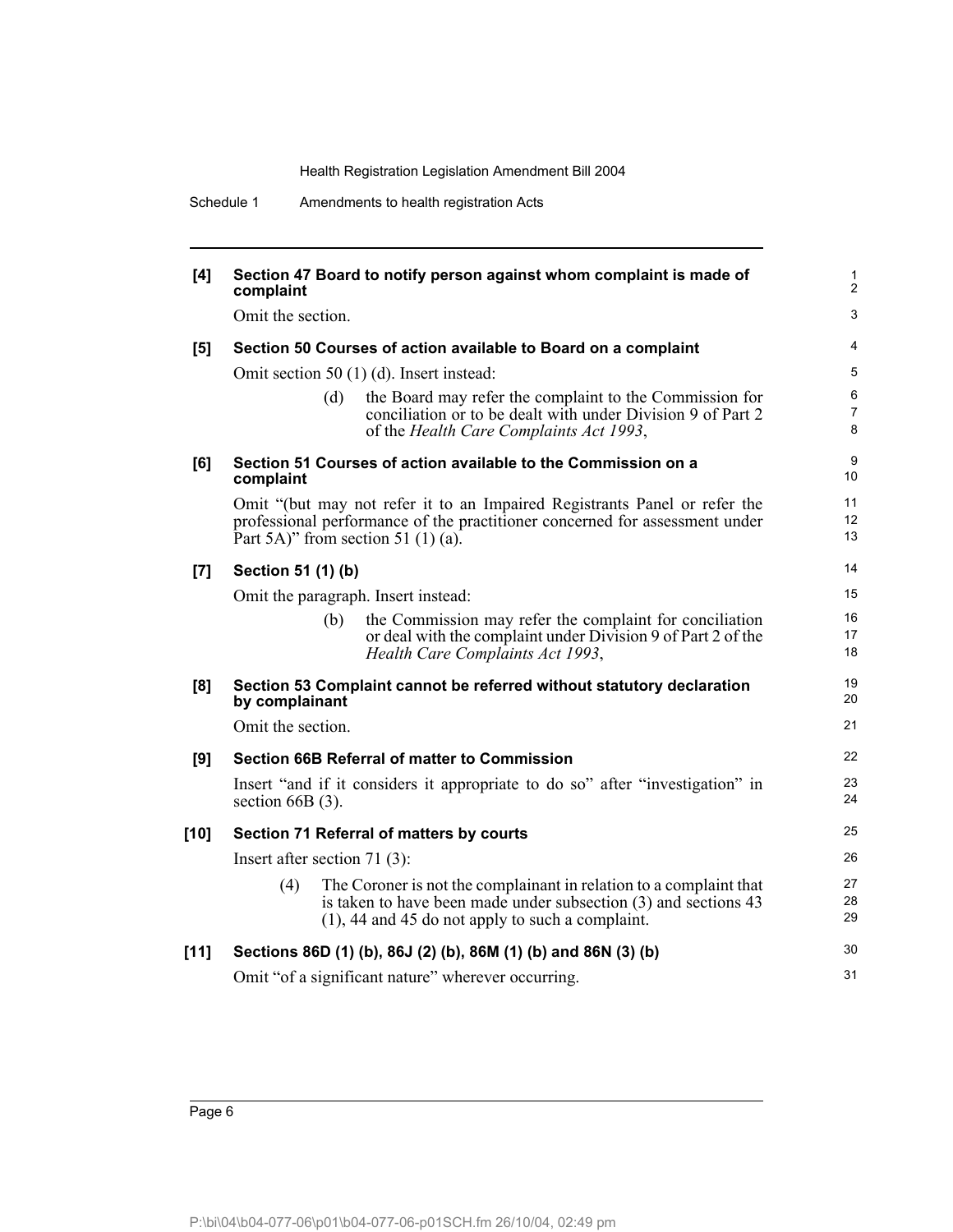| $[12]$ |                                |          | Section 147 Tribunal to be constituted to deal with complaints etc                                                                                                              | 1              |
|--------|--------------------------------|----------|---------------------------------------------------------------------------------------------------------------------------------------------------------------------------------|----------------|
|        |                                |          | Omit section 147 (4). Insert instead:                                                                                                                                           | $\overline{c}$ |
|        | (4)                            |          | A person is not to be appointed to sit on the Tribunal if the person<br>is a member of the Board.                                                                               | 3<br>4         |
| $[13]$ |                                |          | <b>Section 169 Membership of Committee</b>                                                                                                                                      | 5              |
|        |                                |          | Omit section 169 (3). Insert instead:                                                                                                                                           | 6              |
|        | (3)                            |          | A person who is a member of the Board may not be appointed to<br>sit on a Committee.                                                                                            | 7<br>8         |
| $[14]$ |                                |          | Section 177 Representation at inquiry                                                                                                                                           | 9              |
|        | $177(1)$ .                     |          | Insert ", except as provided by subsection (2)" after "other adviser" in section                                                                                                | 10<br>11       |
| $[15]$ | Section 177 (2) and (2A)       |          |                                                                                                                                                                                 | 12             |
|        |                                |          | Omit section 177 (2). Insert instead:                                                                                                                                           | 13             |
|        | (2)                            | inquiry. | An adviser (other than a barrister or solicitor) of a practitioner<br>may represent the practitioner before the Committee at an                                                 | 14<br>15<br>16 |
|        | (2A)                           |          | Subsection (2) does not prevent the Committee from addressing<br>questions directly to the practitioner.                                                                        | 17<br>18       |
| $[16]$ |                                |          | <b>Section 190A Medical reports</b>                                                                                                                                             | 19             |
|        |                                |          | Insert at the end of section $190A(1)(b)$ :                                                                                                                                     | 20             |
|        |                                |          | $\cdot$ or                                                                                                                                                                      | 21             |
|        |                                | (c)      | a request made by the person to his or her treating<br>practitioner in connection with a matter being dealt with by<br>an Impaired Registrants Panel.                           | 22<br>23<br>24 |
| $[17]$ |                                |          | Section 191B Notification of orders to practitioner's employer and others                                                                                                       | 25             |
|        | Insert after section 191B (3): |          |                                                                                                                                                                                 | 26             |
|        | (4)                            |          | A reference in this section to the employer of a practitioner.                                                                                                                  | 27             |
|        |                                | (a)      | is a reference to the employer at the time of the relevant<br>conduct of the practitioner concerned that gave rise to the<br>order made or conditions imposed by the Board, and | 28<br>29<br>30 |
|        |                                | (b)      | includes a reference to any subsequent employer of the<br>practitioner that the Board considers appropriate.                                                                    | 31<br>32       |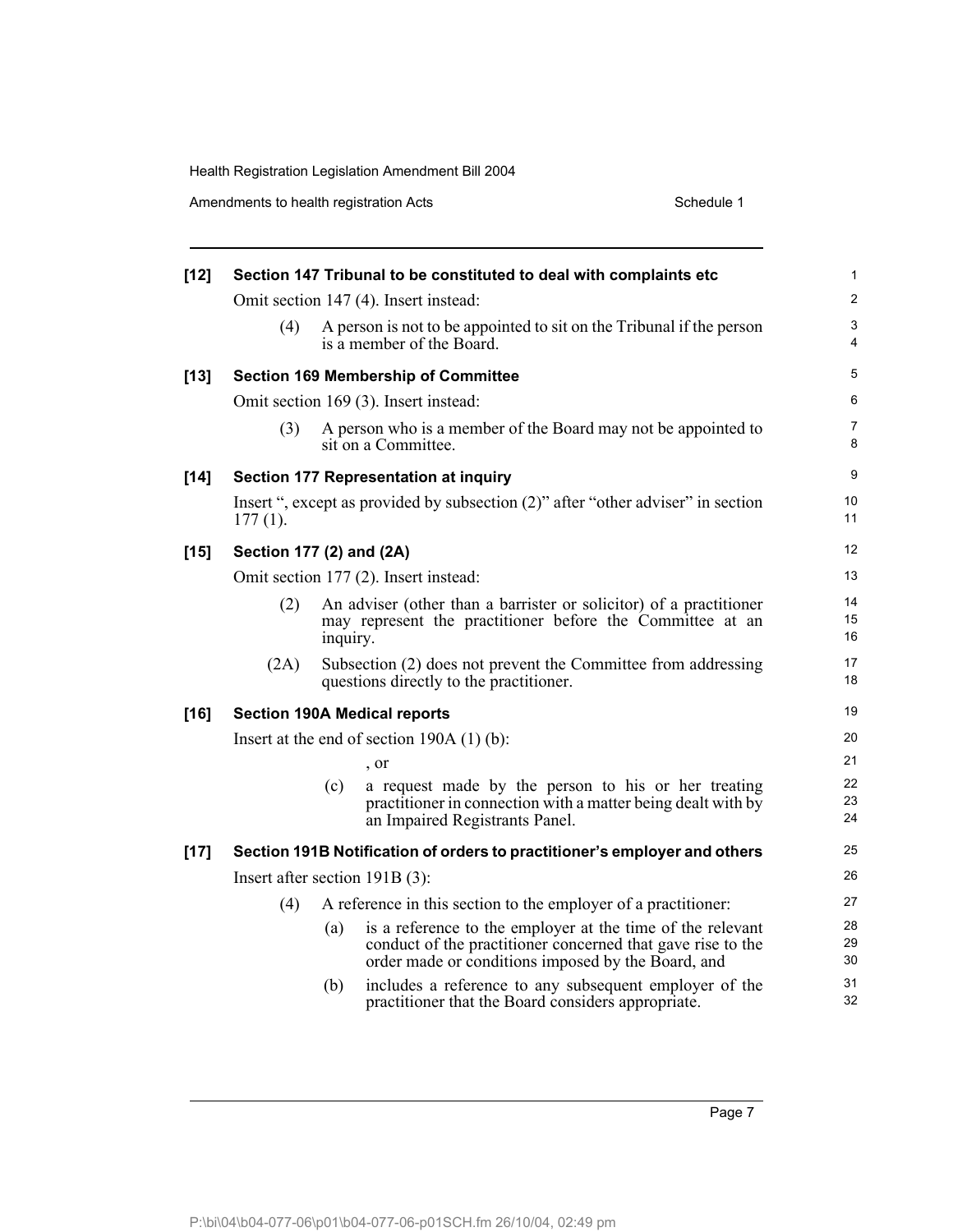|        | (5)                          | A reference in this section to a body in respect of which a                                                               | 1                     |
|--------|------------------------------|---------------------------------------------------------------------------------------------------------------------------|-----------------------|
|        |                              | practitioner is accredited:                                                                                               | $\overline{2}$        |
|        |                              | is a reference to the body in respect of which the<br>(a)                                                                 | 3                     |
|        |                              | practitioner concerned was accredited at the time of the<br>relevant conduct of the practitioner that gave rise to the    | 4<br>5                |
|        |                              | order made or conditions imposed by the Board, and                                                                        | 6                     |
|        |                              | includes a reference to any body in respect of which the<br>(b)                                                           | $\overline{7}$        |
|        |                              | practitioner is subsequently accredited that the Board<br>considers appropriate.                                          | $\bf 8$<br>9          |
|        | (6)                          | The Board may, in a particular case, dispense with the giving of                                                          | 10                    |
|        |                              | notice under this section if the Board considers that the<br>exceptional circumstances of the case warrant that decision. | 11<br>12 <sup>2</sup> |
|        | (7)                          | In this section, <i>employer</i> of a practitioner includes any person                                                    | 13                    |
|        |                              | who engages the practitioner to perform work (whether or not<br>under a contract of employment).                          | 14<br>15              |
| $[18]$ |                              | Schedule 3A Provisions relating to performance assessments                                                                | 16                    |
|        |                              | Insert "to" before "answer" where secondly occurring in clause 2 (6).                                                     | 17                    |
| 1.4    |                              | <b>Nurses Amendment Act 2003 No 45</b>                                                                                    | 18                    |
|        |                              | <b>Schedule 1 Amendment of Nurses Act 1991</b>                                                                            | 19                    |
|        |                              | Omit Schedule 1 [99] and [100].                                                                                           | 20                    |
| 1.5    |                              | Nurses and Midwives Act 1991 No 9                                                                                         | 21                    |
| [1]    | <b>Section 3 Definitions</b> |                                                                                                                           | 22                    |
|        |                              |                                                                                                                           |                       |
|        |                              | Omit "person" from the definition of <i>nurse practitioner</i> in section $3(1)$ .                                        | 23                    |
|        |                              | Insert instead "nurse".                                                                                                   | 24                    |
| $[2]$  |                              | Section 4 Meaning of "professional misconduct" and "unsatisfactory<br>professional conduct"                               |                       |
|        |                              | Omit section 4 (2) (a). Insert instead:                                                                                   |                       |
|        |                              | any conduct that demonstrates that the knowledge, skill or<br>(a)                                                         | 25<br>26<br>27<br>28  |
|        |                              | judgment possessed, or care exercised, by the nurse or                                                                    |                       |
|        |                              | midwife in the practice of nursing or midwifery is                                                                        | 29<br>30              |
|        |                              | significantly below the standard reasonably expected of a                                                                 | 31<br>32              |
|        |                              | nurse or midwife of an equivalent level of training or<br>experience,                                                     | 33                    |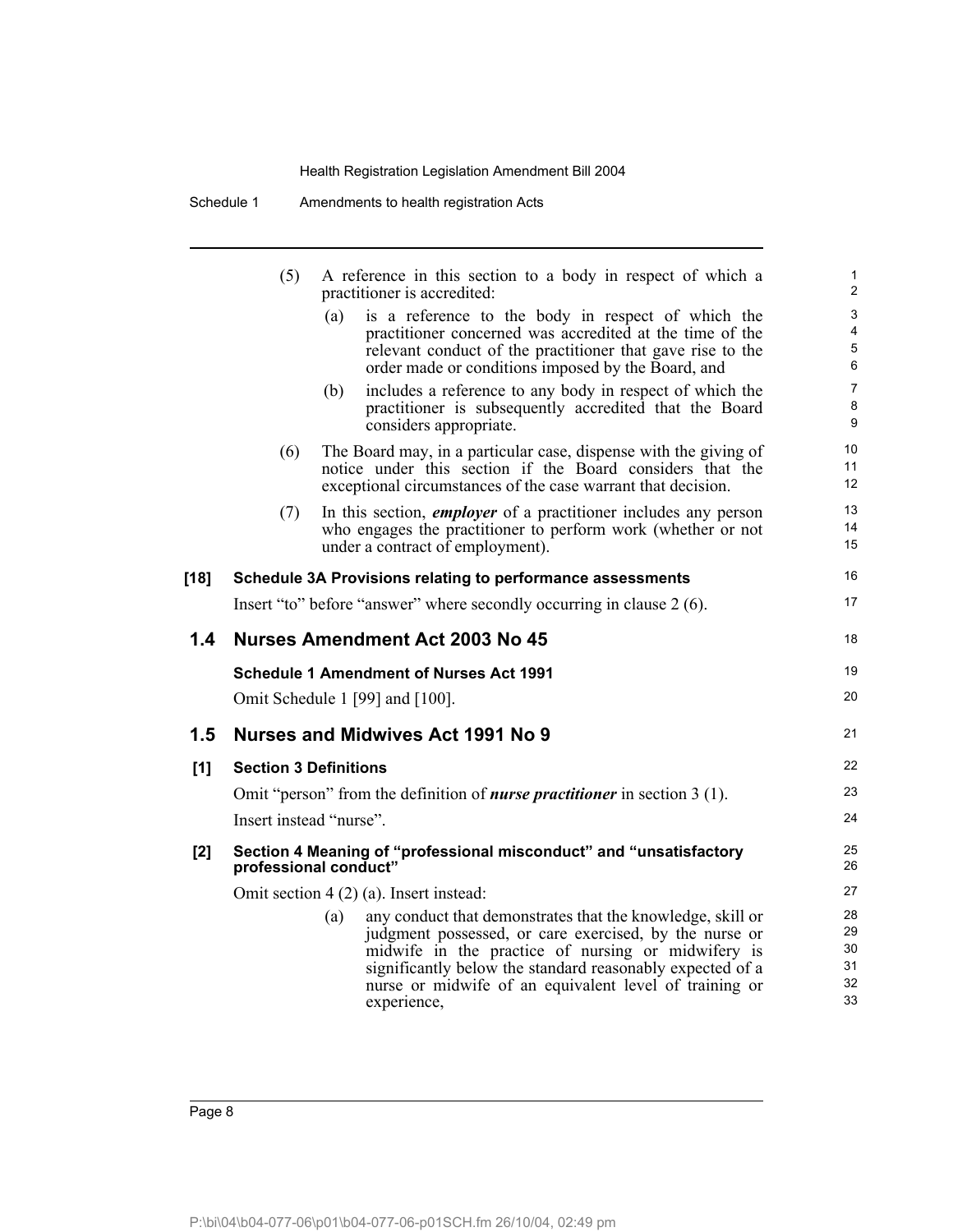| Amendments to health registration Acts | Schedule 1 |
|----------------------------------------|------------|
|----------------------------------------|------------|

| Schedule 1 |  |  |
|------------|--|--|
|            |  |  |
|            |  |  |

| $[3]$ | Section 4 (2) (d1)               |      |                                                                                                                                                                                                             | 1                        |
|-------|----------------------------------|------|-------------------------------------------------------------------------------------------------------------------------------------------------------------------------------------------------------------|--------------------------|
|       | Insert after section $4(2)(d)$ : |      |                                                                                                                                                                                                             | 2                        |
|       |                                  | (d1) | a contravention by the nurse or midwife of section 34A (4)<br>(Power of Commission to obtain information, records and<br>evidence) of the Health Care Complaints Act 1993,                                  | 3<br>$\overline{4}$<br>5 |
| [4]   | <b>Section 4C</b>                |      |                                                                                                                                                                                                             | 6                        |
|       | Insert after section 4B:         |      |                                                                                                                                                                                                             | $\overline{7}$           |
|       | 4C                               |      | References to "complaint"                                                                                                                                                                                   | 8                        |
|       |                                  | Act. | In Part 5 (except section 44 and Divisions 4 and 5), a reference to<br>a complaint includes a reference to a matter arising out of the<br>investigation of a complaint in accordance with this or any other | 9<br>10<br>11<br>12      |
| [5]   | <b>Section 44 Complaints</b>     |      |                                                                                                                                                                                                             | 13                       |
|       | Omit section 44 $(3)$ (c).       |      |                                                                                                                                                                                                             | 14                       |
| [6]   |                                  |      | <b>Section 51 Constitution of Committees</b>                                                                                                                                                                | 15                       |
|       |                                  |      | Omit section 51 (3). Insert instead:                                                                                                                                                                        | 16                       |
|       | (3)                              |      | A person who is a member of the Board may not be appointed to<br>sit on a Committee.                                                                                                                        | 17<br>18                 |
| $[7]$ |                                  |      | <b>Section 53 Representation before a Committee</b>                                                                                                                                                         | 19                       |
|       |                                  |      | Insert " $(1A)$ or" after "subsection" in section 53 (1).                                                                                                                                                   | 20                       |
| [8]   | Section 53 (1A) and (1B)         |      |                                                                                                                                                                                                             | 21                       |
|       | Insert after section 53 $(1)$ :  |      |                                                                                                                                                                                                             | 22                       |
|       | (1A)                             |      | An adviser (other than a barrister or solicitor) of a nurse or<br>midwife may represent the nurse or midwife before the<br>Committee at an inquiry.                                                         | 23<br>24<br>25           |
|       | (1B)                             |      | Subsection (1A) does not prevent the Committee from addressing<br>questions directly to the nurse or midwife.                                                                                               | 26<br>27                 |
| 1.6   |                                  |      | <b>Optometrists Act 2002 No 30</b>                                                                                                                                                                          | 28                       |
| [1]   |                                  |      | Section 29 Meaning of "unsatisfactory professional conduct"                                                                                                                                                 | 29                       |
|       |                                  |      | Omit section 29 (1) (a). Insert instead:                                                                                                                                                                    | 30                       |
|       |                                  | (a)  | any conduct that demonstrates that the knowledge, skill or<br>judgment possessed, or care exercised, by the optometrist                                                                                     | 31<br>32                 |

Page 9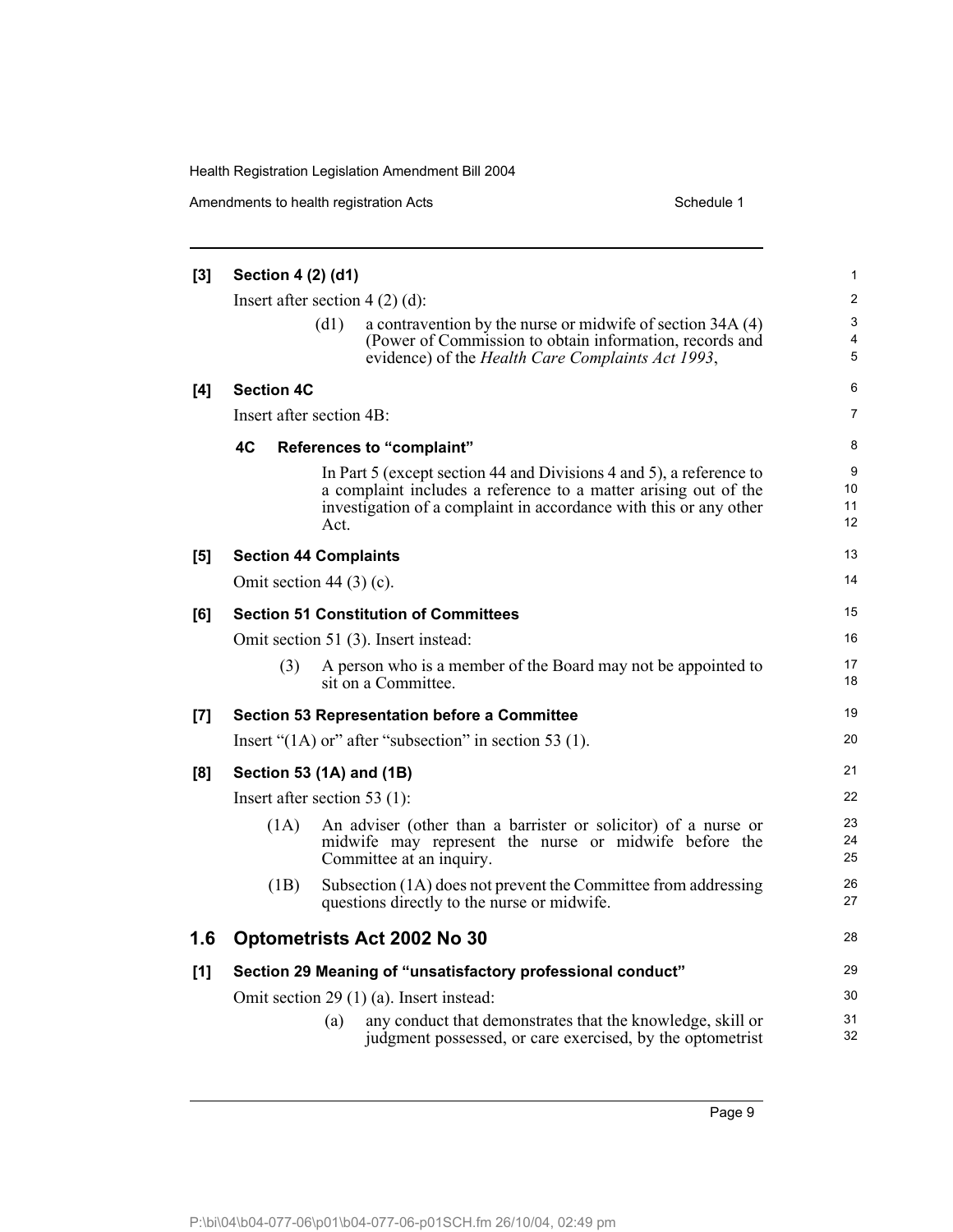|       | in the practice of optometry is significantly below the<br>standard reasonably expected of an optometrist of an<br>equivalent level of training or experience,                                                                                                                                     | $\mathbf{1}$<br>2<br>3     |
|-------|----------------------------------------------------------------------------------------------------------------------------------------------------------------------------------------------------------------------------------------------------------------------------------------------------|----------------------------|
| $[2]$ | Section 29 (1) (g)                                                                                                                                                                                                                                                                                 | 4                          |
|       | Insert after section 29 $(1)$ (f):                                                                                                                                                                                                                                                                 | 5                          |
|       | a contravention by the optometrist of section 34A (4)<br>(g)<br>(Power of Commission to obtain information, records and<br>evidence) of the Health Care Complaints Act 1993,                                                                                                                       | 6<br>7<br>8                |
| [3]   | <b>Section 29A</b>                                                                                                                                                                                                                                                                                 | 9                          |
|       | Insert after section 29:                                                                                                                                                                                                                                                                           | 10                         |
|       | 29A<br>References to "complaint"                                                                                                                                                                                                                                                                   | 11                         |
|       | In section 40 and Divisions 3, 4 and 5 of this Part and Divisions<br>1 and 2 of Part 6 (Appeals and review of disciplinary action), a<br>reference to a complaint includes a reference to a matter arising<br>out of the investigation of a complaint in accordance with this or<br>any other Act. | 12<br>13<br>14<br>15<br>16 |
| [4]   | <b>Section 34 Form of complaint</b>                                                                                                                                                                                                                                                                | 17                         |
|       | Omit section 34 (2).                                                                                                                                                                                                                                                                               | 18                         |
| [5]   | Section 36 Board to notify person against whom complaint is made                                                                                                                                                                                                                                   | 19                         |
|       | Omit the section.                                                                                                                                                                                                                                                                                  | 20                         |
| [6]   | Section 39 How complaints are dealt with                                                                                                                                                                                                                                                           | 21                         |
|       | Omit "for conciliation in accordance with section 13 $(2)$ " from section 39 $(1)$<br>$(b)$ .                                                                                                                                                                                                      | 22<br>23                   |
|       | Insert instead "to the Commission for conciliation or to be dealt with under<br>Division 9 of Part 2".                                                                                                                                                                                             | 24<br>25                   |
| 1.7   | Osteopaths Act 2001 No 16                                                                                                                                                                                                                                                                          | 26                         |
| [1]   | Section 25 Meaning of "unsatisfactory professional conduct"                                                                                                                                                                                                                                        | 27                         |
|       | Omit section 25 (a). Insert instead:                                                                                                                                                                                                                                                               | 28                         |
|       | any conduct that demonstrates that the knowledge, skill or<br>(a)<br>judgment possessed, or care exercised, by the osteopath in<br>the practice of osteopathy is significantly below the<br>standard reasonably expected of an osteopath of an<br>equivalent level of training or experience,      | 29<br>30<br>31<br>32<br>33 |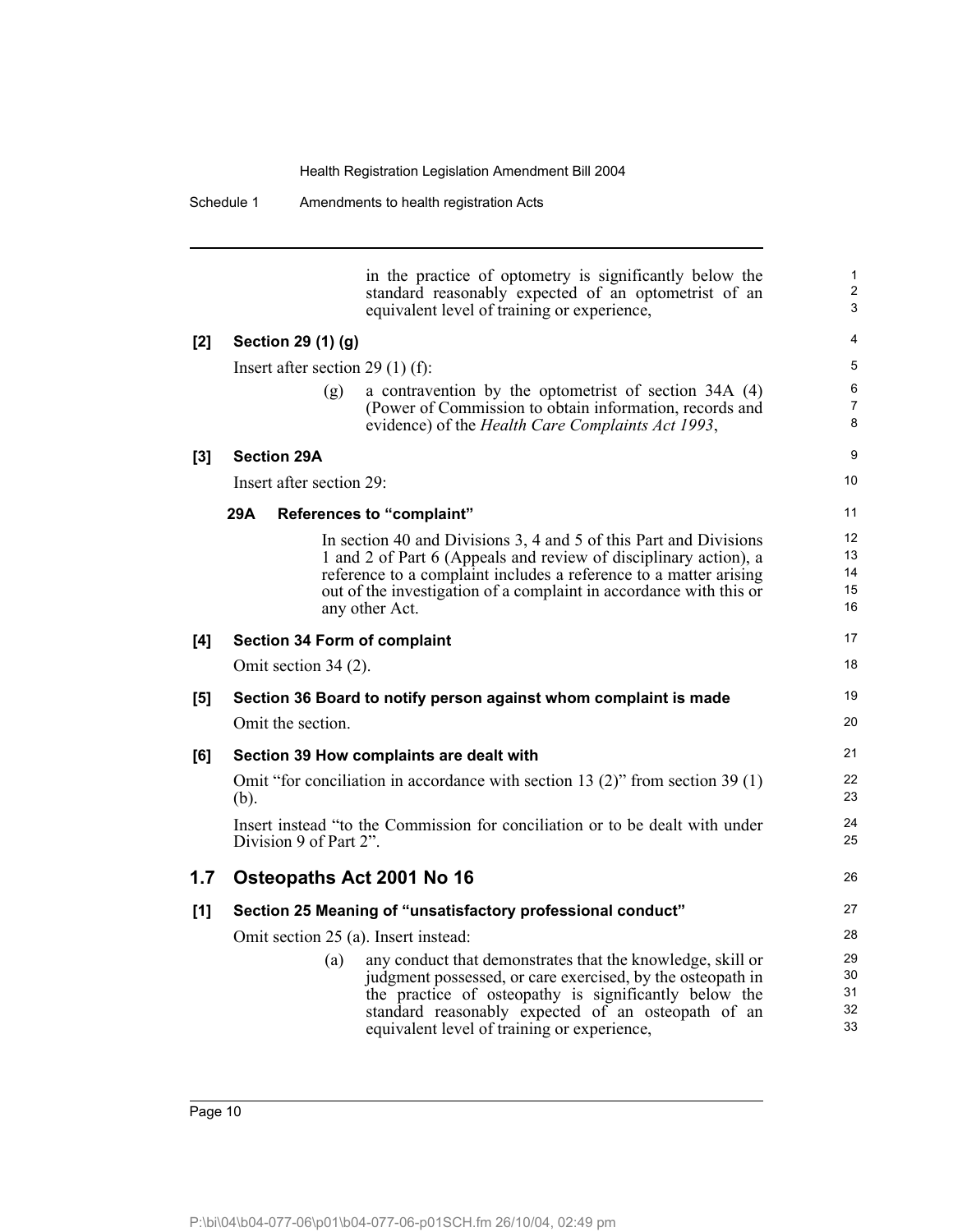Amendments to health registration Acts

| Schedule 1 |  |  |
|------------|--|--|
|            |  |  |
|            |  |  |

| 1                                |
|----------------------------------|
| $\overline{\mathbf{c}}$          |
| 3<br>4<br>5                      |
| 6                                |
| 7                                |
| 8                                |
| 9<br>10<br>11<br>12<br>13        |
| 14                               |
| 15                               |
| 16                               |
| 17                               |
| 18                               |
| 19<br>20                         |
| 21<br>22                         |
| 23                               |
| 24                               |
| 25                               |
| 26<br>27<br>28<br>29<br>30<br>31 |
|                                  |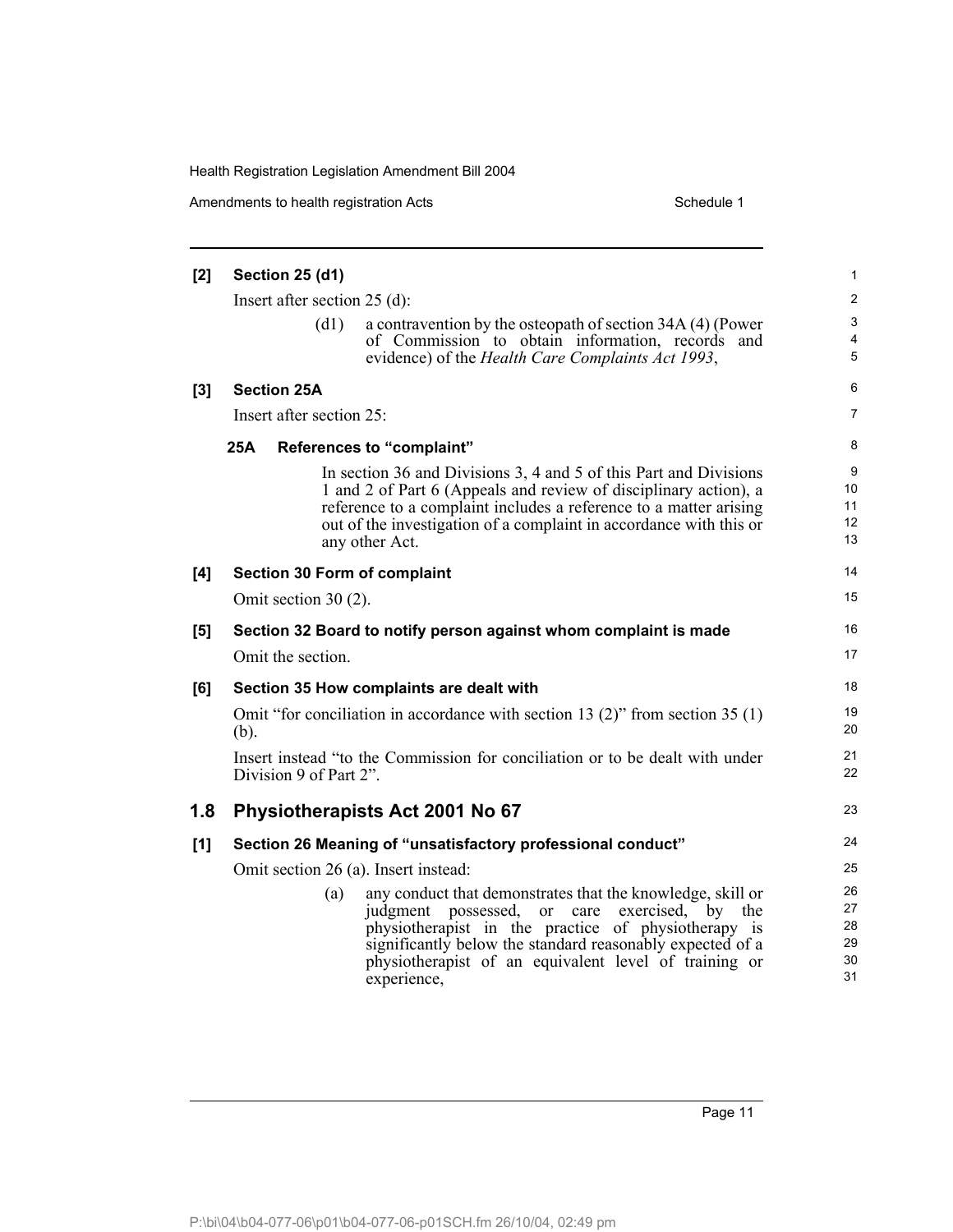| [2] | Section 26 (d1)                     |                                                                                                                                                                                                                                                                                                    | $\mathbf{1}$              |
|-----|-------------------------------------|----------------------------------------------------------------------------------------------------------------------------------------------------------------------------------------------------------------------------------------------------------------------------------------------------|---------------------------|
|     | Insert after section $26$ (d):      |                                                                                                                                                                                                                                                                                                    | $\overline{c}$            |
|     | (d1)                                | a contravention by the physiotherapist of section 34A (4)<br>(Power of Commission to obtain information, records and<br>evidence) of the Health Care Complaints Act 1993,                                                                                                                          | 3<br>4<br>5               |
| [3] | <b>Section 26A</b>                  |                                                                                                                                                                                                                                                                                                    | 6                         |
|     | Insert after section 26:            |                                                                                                                                                                                                                                                                                                    | 7                         |
|     | 26A                                 | References to "complaint"                                                                                                                                                                                                                                                                          | 8                         |
|     |                                     | In section 37 and Divisions 3, 4 and 5 of this Part and Divisions<br>1 and 2 of Part 6 (Appeals and review of disciplinary action), a<br>reference to a complaint includes a reference to a matter arising<br>out of the investigation of a complaint in accordance with this or<br>any other Act. | 9<br>10<br>11<br>12<br>13 |
| [4] | <b>Section 31 Form of complaint</b> |                                                                                                                                                                                                                                                                                                    | 14                        |
|     | Omit section $31(2)$ .              |                                                                                                                                                                                                                                                                                                    | 15                        |
| [5] |                                     | Section 33 Board to notify person against whom complaint is made                                                                                                                                                                                                                                   | 16                        |
|     | Omit the section.                   |                                                                                                                                                                                                                                                                                                    | 17                        |
| [6] |                                     | Section 36 How complaints are dealt with                                                                                                                                                                                                                                                           | 18                        |
|     | (b).                                | Omit "for conciliation in accordance with section 13 $(2)$ " from section 36 $(1)$                                                                                                                                                                                                                 | 19<br>20                  |
|     | Division 9 of Part 2".              | Insert instead "to the Commission for conciliation or to be dealt with under                                                                                                                                                                                                                       | 21<br>22                  |
| 1.9 |                                     | Podiatrists Act 1989 No 23                                                                                                                                                                                                                                                                         | 23                        |
| [1] | <b>Section 3 Definitions</b>        |                                                                                                                                                                                                                                                                                                    | 24                        |
|     | section $3(1)$ :                    | Insert after paragraph (c) of the definition of <i>professional misconduct</i> in                                                                                                                                                                                                                  | 25<br>26                  |
|     | (c1)                                | a registered podiatrist's contravention of section 34A (4)<br>(Power of Commission to obtain information, records and<br>evidence) of the Health Care Complaints Act 1993, and                                                                                                                     | 27<br>28<br>29            |
| [2] | <b>Section 14 Complaints</b>        |                                                                                                                                                                                                                                                                                                    | 30                        |
|     | Omit section $14(2)$ (c).           |                                                                                                                                                                                                                                                                                                    | 31                        |
|     |                                     |                                                                                                                                                                                                                                                                                                    |                           |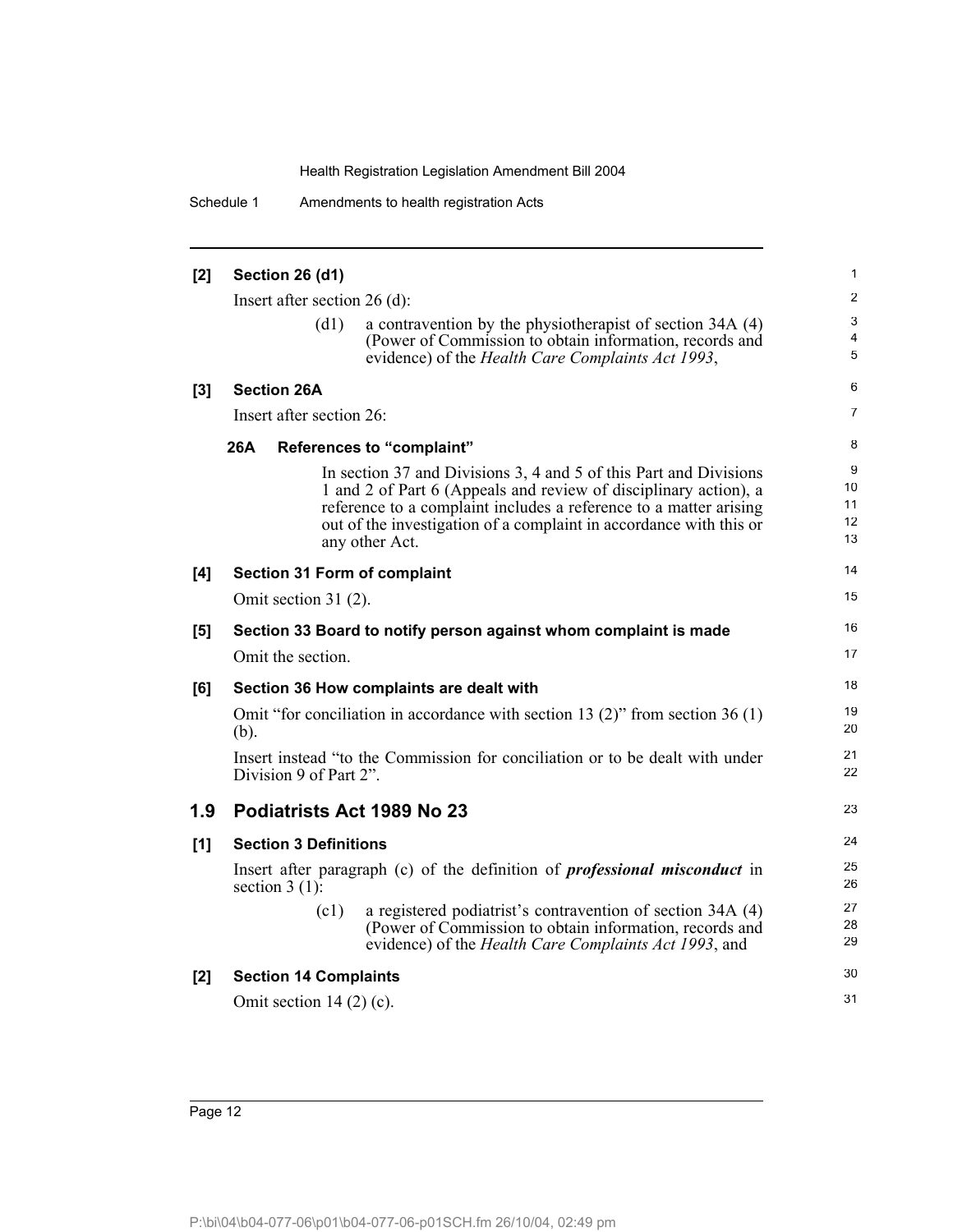| [3]                              |                                |      | Section 16 Consequence of misconduct or other wrongdoing                                                                                                                                                                                                                                           | 1                          |
|----------------------------------|--------------------------------|------|----------------------------------------------------------------------------------------------------------------------------------------------------------------------------------------------------------------------------------------------------------------------------------------------------|----------------------------|
|                                  | Insert after section $16(3)$ : |      |                                                                                                                                                                                                                                                                                                    | $\overline{\mathbf{c}}$    |
|                                  | (4)                            | Act. | In this section, <i>complaint</i> includes a matter arising out of the<br>investigation of a complaint in accordance with this or any other                                                                                                                                                        | 3<br>4<br>5                |
|                                  |                                |      | 1.10 Podiatrists Act 2003 No 69                                                                                                                                                                                                                                                                    | 6                          |
| [1]                              |                                |      | Section 25 Meaning of "unsatisfactory professional conduct"                                                                                                                                                                                                                                        | 7                          |
|                                  |                                |      | Omit section 25 (a). Insert instead:                                                                                                                                                                                                                                                               | 8                          |
|                                  |                                | (a)  | any conduct that demonstrates that the knowledge, skill or<br>judgment possessed, or care exercised, by the podiatrist in<br>the practice of podiatry is significantly below the standard<br>reasonably expected of a podiatrist of an equivalent level<br>of training or experience,              | 9<br>10<br>11<br>12<br>13  |
| $[2]$                            | <b>Section 25 (d1)</b>         |      |                                                                                                                                                                                                                                                                                                    | 14                         |
|                                  | Insert after section $25$ (d): |      | 15                                                                                                                                                                                                                                                                                                 |                            |
|                                  |                                | (d1) | a contravention by the podiatrist of section 34A (4) (Power<br>of Commission to obtain information, records and<br>evidence) of the Health Care Complaints Act 1993,                                                                                                                               | 16<br>17<br>18             |
| $[3]$                            | <b>Section 25A</b>             |      |                                                                                                                                                                                                                                                                                                    | 19                         |
|                                  | Insert after section 25:       |      |                                                                                                                                                                                                                                                                                                    | 20                         |
| 25A<br>References to "complaint" |                                |      | 21                                                                                                                                                                                                                                                                                                 |                            |
|                                  |                                |      | In section 36 and Divisions 3, 4 and 5 of this Part and Divisions<br>1 and 2 of Part 6 (Appeals and review of disciplinary action), a<br>reference to a complaint includes a reference to a matter arising<br>out of the investigation of a complaint in accordance with this or<br>any other Act. | 22<br>23<br>24<br>25<br>26 |
| [4]                              |                                |      | Section 30 Form of complaint                                                                                                                                                                                                                                                                       | 27                         |
|                                  | Omit section $30(2)$ .         |      |                                                                                                                                                                                                                                                                                                    | 28                         |
| [5]                              |                                |      | Section 32 Board to notify person against whom complaint is made                                                                                                                                                                                                                                   | 29                         |
|                                  | Omit the section.              |      |                                                                                                                                                                                                                                                                                                    | 30                         |
|                                  |                                |      |                                                                                                                                                                                                                                                                                                    |                            |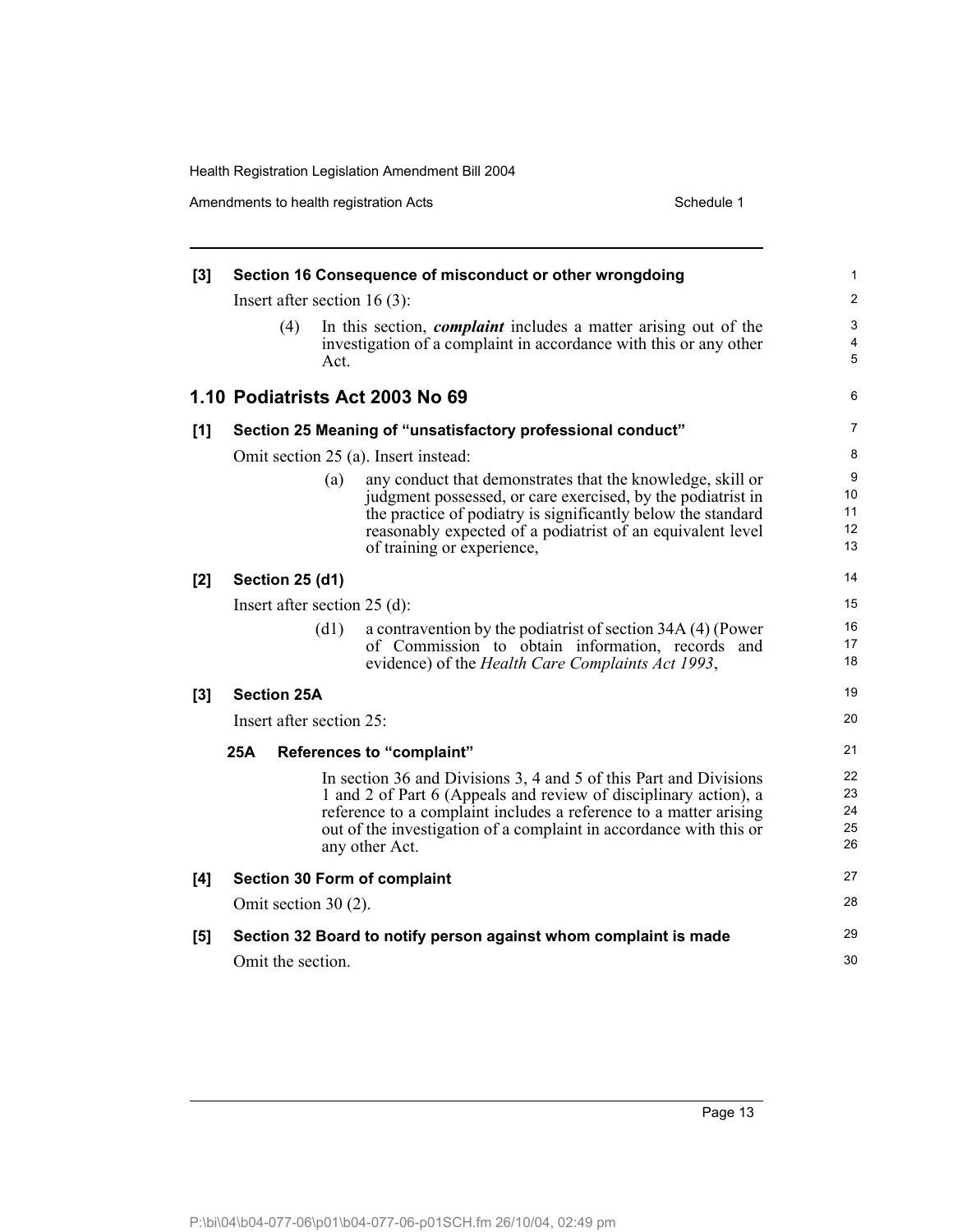| [6] |                                                                                            | Section 35 How complaints are dealt with                                                                                                                                                                                                                                                           | 1                          |
|-----|--------------------------------------------------------------------------------------------|----------------------------------------------------------------------------------------------------------------------------------------------------------------------------------------------------------------------------------------------------------------------------------------------------|----------------------------|
|     | Omit "for conciliation in accordance with section 13 $(2)$ " from section 35 $(1)$<br>(b). |                                                                                                                                                                                                                                                                                                    | $\overline{c}$<br>3        |
|     | Division 9 of Part 2".                                                                     | Insert instead "to the Commission for conciliation or to be dealt with under                                                                                                                                                                                                                       | 4<br>5                     |
|     |                                                                                            | 1.11 Psychologists Act 2001 No 69                                                                                                                                                                                                                                                                  | 6                          |
| [1] |                                                                                            | Section 25 Meaning of "unsatisfactory professional conduct"                                                                                                                                                                                                                                        | 7                          |
|     |                                                                                            | Omit section 25 (a). Insert instead:                                                                                                                                                                                                                                                               | 8                          |
|     | (a)                                                                                        | any conduct that demonstrates that the knowledge, skill or<br>judgment possessed, or care exercised, by the psychologist<br>in the practice of psychology is significantly below the<br>standard reasonably expected of a psychologist of an<br>equivalent level of training or experience,        | 9<br>10<br>11<br>12<br>13  |
| [2] | Section 25 (d1)                                                                            |                                                                                                                                                                                                                                                                                                    | 14                         |
|     | Insert after section $25$ (d):                                                             |                                                                                                                                                                                                                                                                                                    |                            |
|     | (d1)                                                                                       | a contravention by the psychologist of section 34A (4)<br>(Power of Commission to obtain information, records and<br>evidence) of the Health Care Complaints Act 1993,                                                                                                                             | 16<br>17<br>18             |
| [3] | <b>Section 25A</b>                                                                         |                                                                                                                                                                                                                                                                                                    | 19                         |
|     | Insert after section 25:                                                                   |                                                                                                                                                                                                                                                                                                    | 20                         |
|     | 25A                                                                                        | References to "complaint"                                                                                                                                                                                                                                                                          | 21                         |
|     |                                                                                            | In section 36 and Divisions 3, 4 and 5 of this Part and Divisions<br>1 and 2 of Part 6 (Appeals and review of disciplinary action), a<br>reference to a complaint includes a reference to a matter arising<br>out of the investigation of a complaint in accordance with this or<br>any other Act. | 22<br>23<br>24<br>25<br>26 |
| [4] | Section 30 Form of complaint                                                               |                                                                                                                                                                                                                                                                                                    | 27                         |
|     | Omit section $30(2)$ .                                                                     |                                                                                                                                                                                                                                                                                                    | 28                         |
| [5] |                                                                                            | Section 32 Board to notify person against whom complaint is made                                                                                                                                                                                                                                   | 29                         |
|     | Omit the section.                                                                          |                                                                                                                                                                                                                                                                                                    | 30                         |
|     |                                                                                            |                                                                                                                                                                                                                                                                                                    |                            |